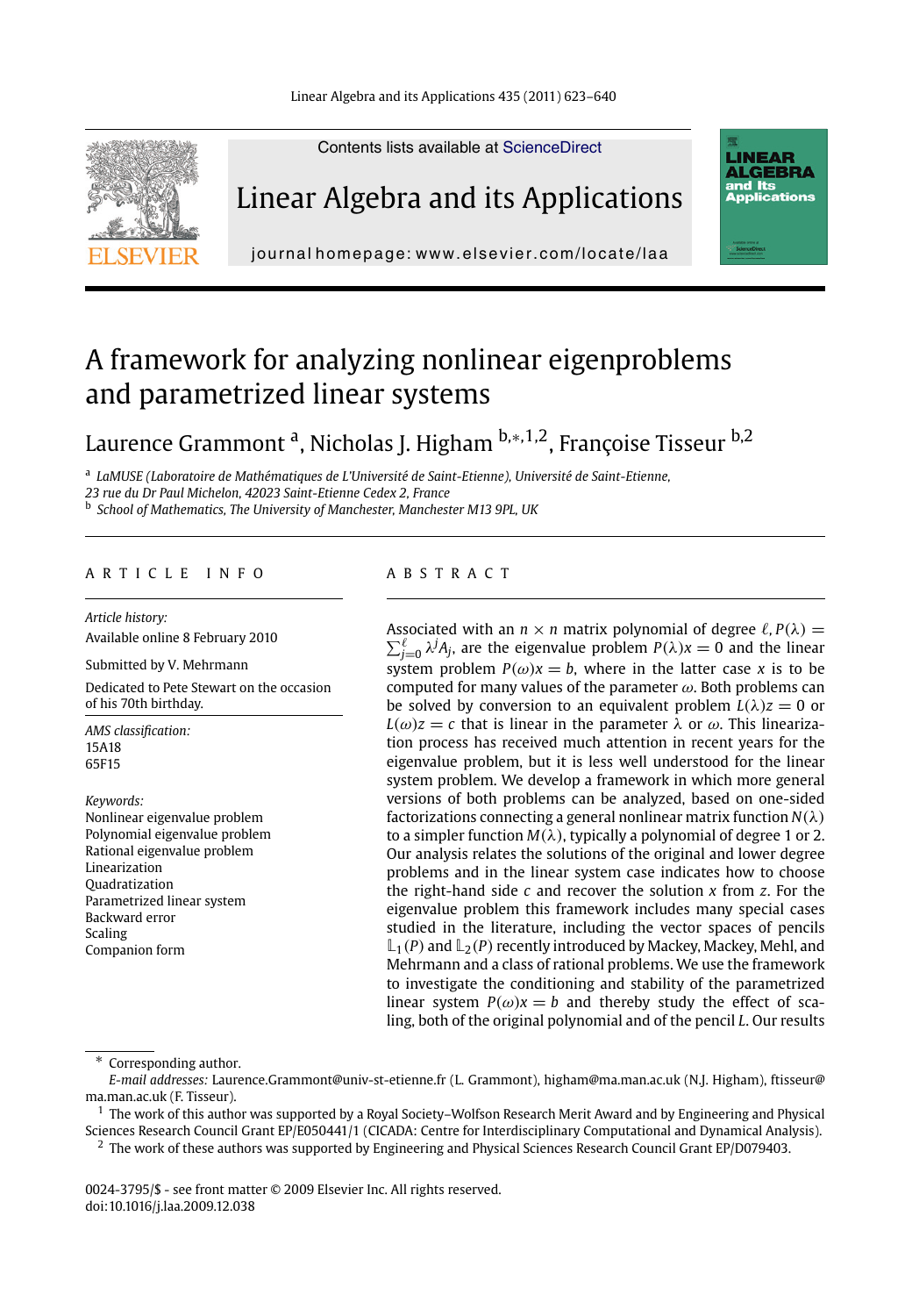identify situations in which scaling can potentially greatly improve the conditioning and stability and our numerical results show that dramatic improvements can be achieved in practice. © 2009 Elsevier Inc. All rights reserved

# **1. Introduction**

 $\mathfrak{o}$ 

Consider the matrix polynomial of degree  $\ell \geqslant 2,$ 

$$
P(\lambda) = \sum_{j=0}^{c} \lambda^{j} A_{j}, \quad A_{j} \in \mathbb{C}^{n \times n}, \quad A_{\ell} \neq 0.
$$
 (1.1)

Associated with *P* are two important problems with many practical applications.

• *Polynomial eigenvalue problem* (PEP): find scalars λ and nonzero vectors *x* and *y* satisfying

$$
P(\lambda)x = 0, \quad y^*P(\lambda) = 0; \tag{1.2}
$$

- *x* and *y* are right and left eigenvectors corresponding to the eigenvalue λ.
- *Parameter-dependent linear system*: find the solution *x* to

$$
P(\omega)x = b, \quad b \in \mathbb{C}^n \tag{1.3}
$$

for m[any val](#page-17-0)ues of the scalar  $\omega$ , where  $\omega$  is usually either real or pure imaginary with  $|\omega| \in$  $[\omega_l, \omega_h], \omega_l \ll \omega_h$ 

[It](#page-17-0) [is](#page-17-0) [co](#page-17-0)mmon in practice to reformulate these two problems into the two equivalent problems

generalized eigenvalue problem : 
$$
L(\lambda)z = 0
$$
,  $w^*L(\lambda) = 0$ ,  $(1.4)$ 

augmented system : 
$$
L(\omega)z = c
$$
, (1.5)

where  $L(t) = tX + Y$  is now linear in the parameter *t*. In the case of (1.4) this allows standard numerical methods (e.g., the QZ algorithm or Krylov subspace me[th](#page-16-0)[ods](#page-17-0)) to be applied, whereas (1.5) opens up the possibility of employing various tech[niq](#page-17-0)ues that allow substantial savings when solving for many different  $\omega$  [24,30,32].

While the eigenvalue problem (1.2) and its linear equivalent are the subject of a large literature [11,25,35], the linear system (1.3) has received much less attention from mathematicians. The purpose of this paper is to show that the linear problems (1.4) and (1.5) can be studied in a common framework based on one-sided factorizations that relate *P* and *L*. In fact, our analysis is phrased in more general terms that make it applicable in a wide variety of situations: we replace *P* and *L* by arbitrary nonlinear matrix functions *N* and *M*, respectively, with just the restriction that *M* is of dimension at least as large as *N*. The generality of these conditions on *N* and *M* and the one-sided factorizations themselves means that the results we prove apply to many special cases, including linearization of matrix polynomials, the newer concept of quadratization of matrix polynomials [1,23], and solution of rational eigenproblems via an appropriate form of linearization [33].

As an example, consider the quadratic  $Q(\omega) = \omega^2 A + \omega B + C$  and the associated first companion pencil

$$
C_1(\omega) = \omega \begin{bmatrix} A & 0 \\ 0 & I \end{bmatrix} + \begin{bmatrix} B & C \\ -I & 0 \end{bmatrix}.
$$
 (1.6)

The solution to  $Q(\omega)x = b$  can be obtained from the solution to the augmented system  $C_1(\omega)z = c$ , where  $c = [b^T 0]^T$ . Indeed,  $z = [\omega x^T x^T]^T$ , so x can be recovered from the first *n* components of *z*, if  $\omega \neq 0$ , or the last *n* components. We will show how one-sided factorizations enable a systematic generalization of this example to different degrees and different pencils *L* and that the factorizations permit

<span id="page-1-0"></span>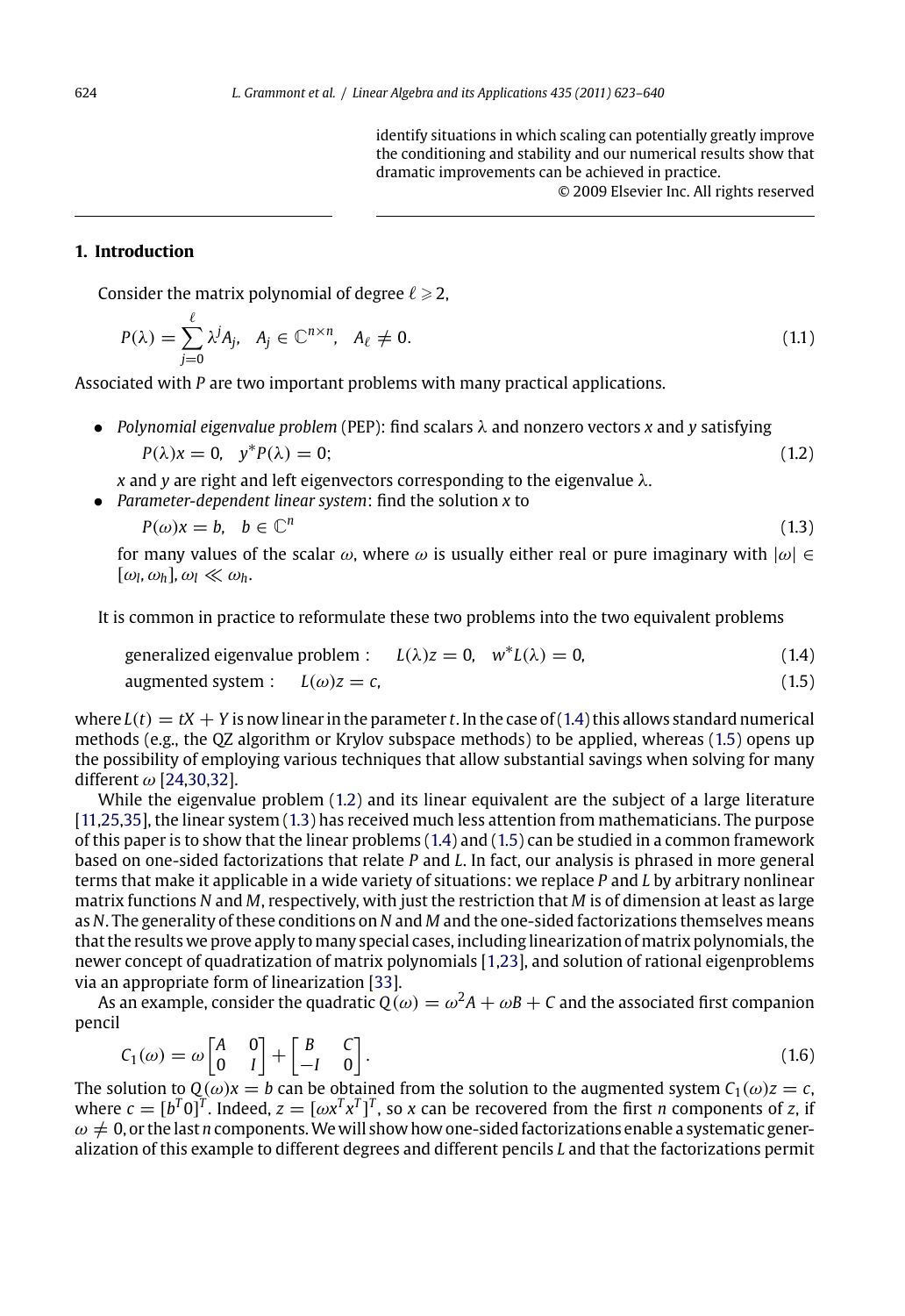<span id="page-2-0"></span>comparisons to be made between sensitivities and backward errors for the or[igi](#page-13-0)nal and augmented systems.

The plan of the paper [is](#page-16-0) as follows. In Section 2 we introduce the left- and right-sided factorizations on which our analysis is based and give a variety of examples of such factorizations. In Section 3 we explain the implications of the factorizations for the eigenvalue problem, thereby generalizing recent results in the literature. We turn to the linear system problem in Section 4, where we use the factorizations to derive relations between the solutions of the original system and the augmented system and also to obtain a formula for  $P(\omega)^{-1}$  in term[s of](#page-1-0)  $L(\omega)^{-1}$ . In the rest of the paper we apply our results to linear systems  $P(\omega)x = b$ . Section 5 treats perturbation theory and compares the conditioning of the original and augmented systems, while Section 6 gives an analogous treatment of the backward error. In both cases, a block scaling of the companion forms and a scaling of the original *P* are found to be potentially very beneficial. Numerical experiments in Section 7 confirm the value of the analysis and Section 8 contains some concluding remarks.

Finally, we define the notation used throughout this paper. By "matrix function" we mean a rectangular matrix whose elements are a (generally nonlinear) function of a scalar indeterminate, λ. Matrix functions are designated as follows.

- $M(\lambda)$  and  $N(\lambda)$  are matrix functions of size  $r \times r$  and  $n \times n$ , respectively, with  $r \geq n$ .
- $P(\lambda)$  is an  $n \times n$  matrix polynomial of degree  $\ell$ , as in (1.1).
- $L(\lambda)$  is an  $r \times r$  linear matrix polynomial (matrix pencil).
- $Q(\lambda)$  is an  $n \times n$  quadratic matrix polynomial.
- $R(\lambda)$  is an  $n \times n$  rational matrix function of the form

$$
R(\lambda) = P(\lambda) + \sum_{j=1}^{k} \frac{s_j(\lambda)}{q_j(\lambda)} R_j,
$$
\n(1.7)

where  $s_i(\lambda)$  and  $q_i(\lambda)$  are scalar polynomials and  $R_i \in \mathbb{C}^{n \times n}$  for all *j*.

# **2. One-sided factorizations**

Suppose that the matrix functions  $M(\lambda)$  and  $N(\lambda)$  are  $r \times r$  and  $n \times n$ , respectively, and satisfy one or both of the one-sided factorizations

right-sided factorization 
$$
M(\lambda)F(\lambda) = G(\lambda)N(\lambda)
$$
, (2.1)

left-sided factorization 
$$
E(\lambda)M(\lambda) = N(\lambda)H(\lambda)
$$
, (2.2)

where  $G(\lambda)$ ,  $H(\lambda)$ <sup>T</sup>,  $F(\lambda)$  and  $E(\lambda)$ <sup>T</sup> are  $r \times n$  matrix functions. In the following two subsections we show that the conditions (2.1) and (2.2) cover a wide variety of situations and provide a convenient framework for proving relations between the nonlinear eigenproblem or parametrized problem for  $N(\lambda)$  and the corresponding problem for  $M(\lambda)$ . We are particularly interested in the situation where  $N(\lambda)$  is a matrix polynomial or matrix rational function and  $M(\lambda)$  is a linear or quadratic matrix polynomial.

## *2.1. Matrix polynomials*

In most practical applications, N is a matrix polynomial P of degree  $\ell$  as in (1.1) and  $M = L$  is a pencil. A *two-sided* factorization relating *L* and *P* arises in the definition of a linearization of a matrix polynomial. An  $ln \times ln$  pencil  $L(\lambda) = \lambda X + Y$  is a linearization of *P* if

$$
E_L(\lambda)L(\lambda)F_L(\lambda) = \begin{bmatrix} P(\lambda) & 0 \\ 0 & I_{(\ell-1)n} \end{bmatrix}
$$
\n(2.3)

for some unimodular  $\ell n \times \ell n$  matrix polynomials  $E_L(\lambda)$  and  $F_L(\lambda)$  [11, Section 7.2], where a unimodular polynomial is one with constant, nonzero determinant. This factorization implies that  $\alpha$  det( $L(\lambda)$ ) =  $\det(P(\lambda))$  for some nonzero constant  $\alpha$ , so that  $L(\lambda)$  and  $P(\lambda)$  are (non)singular for precisely the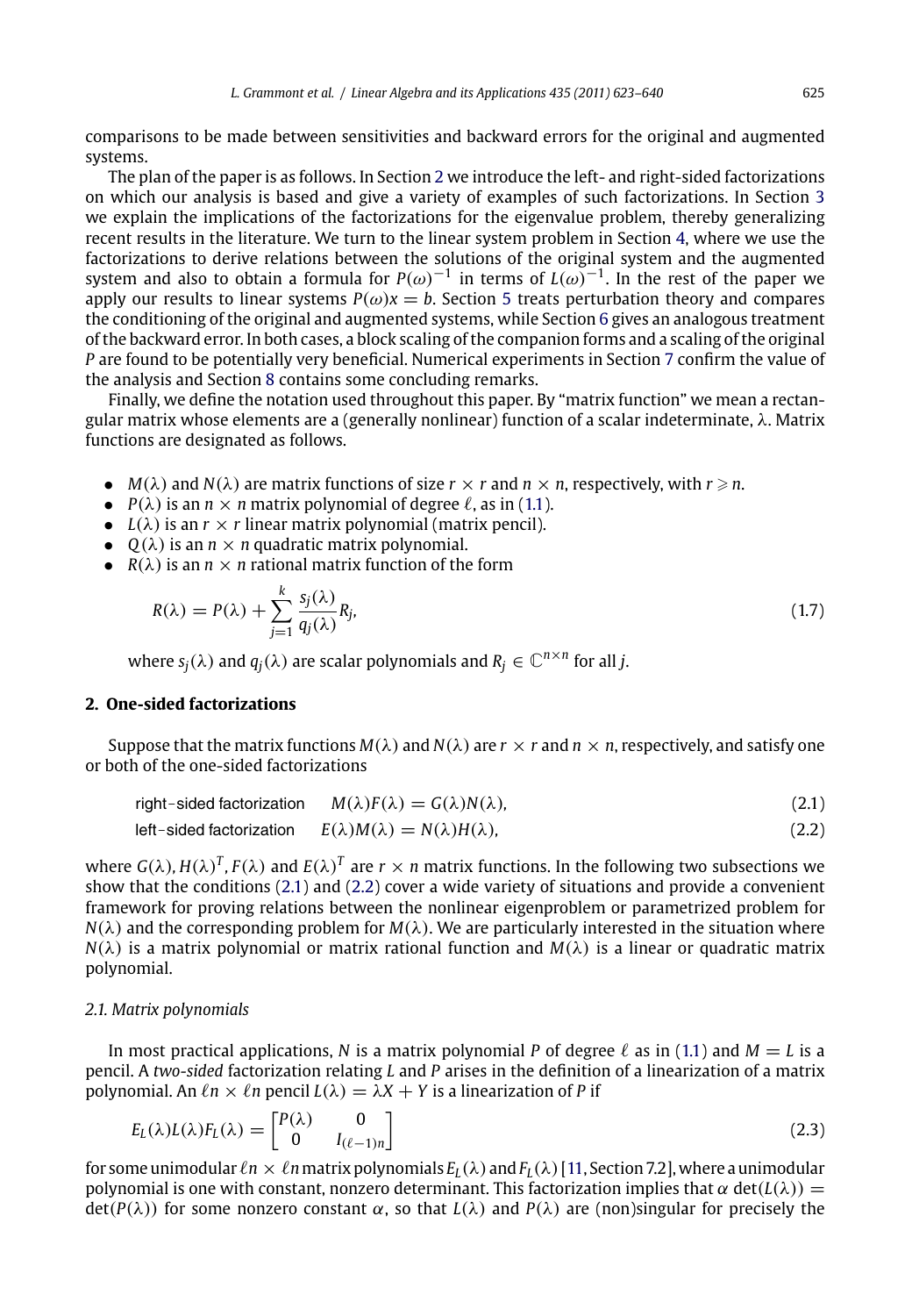same va[lue](#page-17-0)s of  $\lambda$ . It is easy to show that the two-sided factorization (2.3) implies the existence of the one-sided factorizations (2.1) and (2.2). Indeed if (2.3) holds then

$$
L(\lambda)F(\lambda) \equiv L(\lambda) \cdot F_L(\lambda) \begin{bmatrix} I_n \\ 0 \end{bmatrix} = E_L(\lambda)^{-1} \begin{bmatrix} I_n \\ 0 \end{bmatrix} \cdot P(\lambda) \equiv G(\lambda)P(\lambda),
$$

where  $G(\lambda)$  is a matrix polynomial since  $\det(E_L(\lambda))$  is a constant. Similarly,

 $E(\lambda)L(\lambda) \equiv [I_n \quad 0] E_L(\lambda) \cdot L(\lambda) = P(\lambda) \cdot [I_n \quad 0] F_L(\lambda)^{-1} \equiv P(\lambda) H(\lambda),$ 

where  $H(\lambda)$  is a matrix polynomial. However, the one-sided factorizations (2.1) or (2.2) may hold without *L* being a linearization, as Examples 2.5 and 2.6 below show.

The idea of using one-sided factorizations such as (2.1) and (2.2) originates with Higham, Li, and Tisseur [16], who use the conditions (2.4a) [in t](#page-17-0)heir analysis of how backward errors for *L* relate [to t](#page-2-0)hose [for](#page-2-0) *P* in the eigenvalue problem.

While the notion of linearization is of great importance, the two-sided factorization (2.3) itself is of limited use because the matrix polynomials  $E_L(\lambda)$  and  $F_L(\lambda)$  are rarely known explicitly. An advantage of the one-sided factorizations (2.1) and (2.2) is that they are often explicitly known and of a simple form.

The one-sided factorizations typically hold in the more specialized forms

$$
L(\lambda)F(\lambda) = g \otimes P(\lambda), \quad g \in \mathbb{C}^m,
$$
\n(2.4a)

$$
E(\lambda)L(\lambda) = h^T \otimes P(\lambda), \quad h \in \mathbb{C}^m,
$$
\n(2.4b)

where ⊗ denotes the Kronecker product [27, Section 12.1]. T[hese](#page-2-0) form[s are](#page-2-0) special cases of (2.1) and (2.2), as can be seen from

$$
g \otimes P(\lambda) = \begin{bmatrix} g_1 P(\lambda) \\ \vdots \\ g_m P(\lambda) \end{bmatrix} = \begin{bmatrix} g_1 I_n \\ \vdots \\ g_m I_n \end{bmatrix} P(\lambda) = (g \otimes I_n) P(\lambda) \equiv G(\lambda) P(\lambda), \tag{2.5}
$$

$$
h^T \otimes P(\lambda) = [h_1 P \dots h_m P] = P[h_1 I_n \dots h_m I_n] = P(h^T \otimes I_n) \equiv P(\lambda) H(\lambda).
$$
 (2.6)

Note that we are not assuming that *P* is regular, that is, that  $\det(P(\lambda)) \neq 0$ , since some of our results are valid for arbitrary *P* in (1.1).

In the rest of this section we show that the factorizations (2.1) and (2.2) hold as identities in  $\lambda$  for many pencils  $L(\lambda)$  that appear in the literature when solving  $P(\lambda)x = 0$  or  $P(\omega)x = b$ .

**Example 2.1** (*Companion forms*). Associated with *P* are two  $ln \times ln$  companion form pencils,  $C_1(\lambda)$  =  $\lambda X_1 + Y_1$  and  $C_2(\lambda) = \lambda X_2 + Y_2$ , called the first and second companion forms [27, [Sec](#page-16-0)tion 14.1], respectively, where

$$
X_1 = X_2 = \text{diag}(A_\ell, I_n, \dots, I_n),
$$
\n
$$
Y_1 = \begin{bmatrix} A_{\ell-1} & A_{\ell-2} & \dots & A_0 \\ -I_n & 0 & \dots & 0 \\ \vdots & \ddots & \ddots & \vdots \\ 0 & \dots & -I_n & 0 \end{bmatrix}, Y_2 = \begin{bmatrix} A_{\ell-1} & -I_n & \dots & 0 \\ A_{\ell-2} & 0 & \ddots & \vdots \\ \vdots & \vdots & \ddots & -I_n \\ A_0 & 0 & \dots & 0 \end{bmatrix}.
$$
\n(2.7a)

These two companion forms are always linearizations of *P*, even when *P* is not regular [9]. Note that  $C_2(\lambda) = C_1(\lambda)^B$ , where  $A^B$  denotes the block transpose of *A*: if  $A = (A_{ij})$  is a block  $k \times \ell$  matrix with  $m\times n$  blocks  $A_{ij}$ , the block transpose of  $A$  is the block  $\ell\times k$  matrix  $A^\mathcal{B}$  with  $m\times n$  blocks defined by  $(A^B)_{ii} = A_{ii}$ . With the notation

$$
\Lambda(\lambda) = \Lambda = [\lambda^{\ell-1}, \lambda^{\ell-2}, \dots, 1]^T, \tag{2.8}
$$

it is easily checked that *C*<sup>1</sup> satisfies a right-sided factorization of the form (2.4a) [29],

<span id="page-3-0"></span>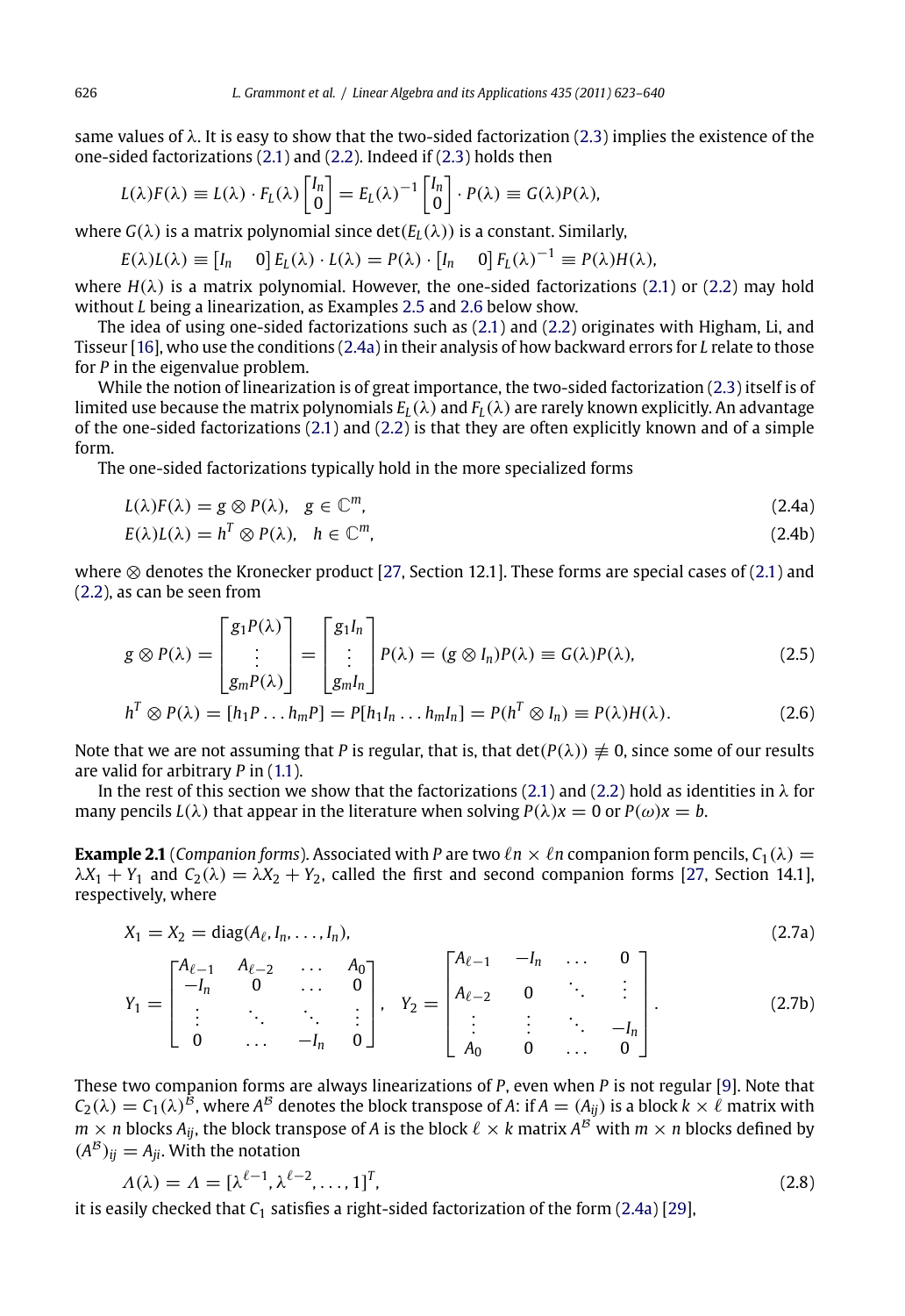<span id="page-4-0"></span>
$$
C_1(\lambda)(\Lambda \otimes I_n) = e_1 \otimes P(\lambda). \tag{2.9}
$$

Block transposing this equation yields a left-sided factorization of the form (2.4b) for *C*2,

$$
(\Lambda^T \otimes I_n)C_2(\lambda) = e_1^T \otimes P(\lambda). \tag{2.10}
$$

Moreover,  $C_1$  also satisfies a left-sided factorization (2.4b). For  $\ell = 3$ , for example, we have

$$
\begin{bmatrix} \lambda^2 I_n & - (A_0 + \lambda A_1) & -\lambda A_0 \\ \lambda I_n & \lambda A_2 + \lambda^2 A_3 & -A_0 \\ I_n & A_2 + \lambda A_3 & A_1 + \lambda A_2 + \lambda^2 A_3 \end{bmatrix} C_1(\lambda) = I_3 \otimes P(\lambda),
$$
\n(2.11)

whose block [row](#page-3-0)s yields three different such factorizations. The corresponding relation for general  $\ell$ , and for *C*2, is given in Lemma 5.4 below[.](#page-17-0)

**Example 2.2** (*Vec[tor sp](#page-3-0)aces*  $\mathbb{L}_1(P)$  *and*  $\mathbb{L}_2(P)$ ). Two im[portan](#page-3-0)t vector spaces of  $\ln \times \ln P$  pencils that generalize the first and second companion forms have been studied by Mackey et al. [29]. These vector spaces are defined by

$$
\mathbb{L}_1(P) = \left\{ L(\lambda) : L(\lambda)(\Lambda \otimes I_n) = v \otimes P(\lambda), \ v \in \mathbb{C}^{\ell} \right\},\tag{2.12}
$$

$$
\mathbb{L}_2(P) = \left\{ L(\lambda) : (\Lambda^T \otimes I_n)L(\lambda) = \widetilde{v}^T \otimes P(\lambda), \ \widetilde{v} \in \mathbb{C}^\ell \right\},\tag{2.13}
$$

with  $\Lambda$  as in (2.8). From (2.9) and (2.10) we have that  $C_1 \in L_1(P)$  and  $C_2 \in L_2(P)$ . Almost all pencils in  $\mathbb{L}_1(P)$  and  $\mathbb{L}_2(P)$  are linearizations of *P* [29, Proposition 3.12, Theorem 4.7], even if *P* is not regular [9, Theorem 4.4], and if  $L(\lambda) \in \mathbb{L}_1(P)$  with vector *v* then  $L(\lambda)^B \in \mathbb{L}_2(P)$  with vector  $\tilde{v} = v$  [17, Theorem 2.2]. From the definition of these spaces we have that (2.4a) [and](#page-16-0) (2.4b) hold for all pencils in  $\mathbb{L}_1(P)$ and  $\mathbb{L}_2(P)$ , respectively.

**Example 2.3** (*Linearizations of Antoniou and Vologiannidis*). With the notation

$$
M_0 = \text{diag}(-I_{n(\ell-1)}, A_0), \quad M_{\ell} = \text{diag}(A_{\ell}, I_{(\ell-1)n}),
$$
  

$$
M_j = \text{diag}\left(I_{n(j-1)}, \begin{bmatrix} -A_{\ell-j} & I_n \\ I_n & 0 \end{bmatrix}, I_{(\ell-j-1)}\right), \quad j = 1: \ell - 1
$$

and any four ordered sets of indices  $\mathcal{I}_k = \{i_{k,1}, i_{k,2}, \ldots, i_{k,n_k}\}, k = 1:4$ , such that  $\mathcal{I}_i \cap \mathcal{I}_j = \emptyset$  for  $i \neq j$ and  $\bigcup_{k=1}^{4} \mathcal{I}_k = \{1, 2, ..., \ell-1\}$ , Antoniou and Vologi[annid](#page-3-0)is [[3\] sh](#page-3-0)ow that for regular *P* the matrix pencil

$$
L(\lambda) = \lambda M_{\mathcal{I}_1}^{-1} M_\ell M_{\mathcal{I}_2}^{-1} + M_{\mathcal{I}_3} M_0 M_{\mathcal{I}_4}
$$
\n(2.14)

is a linearization of *P*, where  $M_{\mathcal{I}_k} = M_{i_{k,1}}M_{i_{k,2}}\ldots M_{i_{k,n_k}}$  for  $\mathcal{I}_k \neq \emptyset$ . In fact, *L* is a linearization even when *P* is not regular [8]. The first and second companion forms of *P* are included as special cases:

$$
T_i = \emptyset, \quad i = 1, 2, 4, \qquad T_3 = \{ \ell - 1, \ldots, 1 \}, \qquad L(\lambda) = \lambda M_{\ell} - M_{\ell - 1} \ldots M_1 M_0 \equiv C_1(\lambda),
$$
  

$$
T_i = \emptyset, \quad i = 1, 2, 3, \qquad T_4 = \{ 1, \ldots, \ell - 1 \}, \qquad L(\lambda) = \lambda M_{\ell} - M_0 M_1 \cdots M_{\ell - 1} \equiv C_2(\lambda),
$$

For quadratics  $Q(\lambda) = \lambda^2 A_2 + \lambda A_1 + A_0$ , (2.14) yields four different linearizations that belong to either  $\mathbb{L}_1(Q)$  or  $\mathbb{L}_2(Q)$ , and hence have factorizations (2.4a) or (2.4b), respectively:

$$
L_1(\lambda) = \lambda M_1^{-1} M_2 + M_0 = \lambda \begin{bmatrix} 0 & I \\ A_2 & A_1 \end{bmatrix} + \begin{bmatrix} -I & 0 \\ 0 & A_0 \end{bmatrix} \in \mathbb{L}_1(Q) \text{ with vector } v = e_2,
$$
  
\n
$$
L_2(\lambda) = \lambda M_2 M_1^{-1} + M_0 = L_1(\lambda)^B \in \mathbb{L}_2(Q) \text{ with vector } v = e_2,
$$
  
\n
$$
L_3(\lambda) = \lambda M_2 + M_1 M_0 \equiv C_1(\lambda), \qquad L_4(\lambda) = \lambda M_2 + M_0 M_1 \equiv C_2(\lambda).
$$

For  $\ell > 2$ , the linearizations in (2.14) do not all belong to  $\mathbb{L}_1(Q)$  or  $\mathbb{L}_2(Q)$ .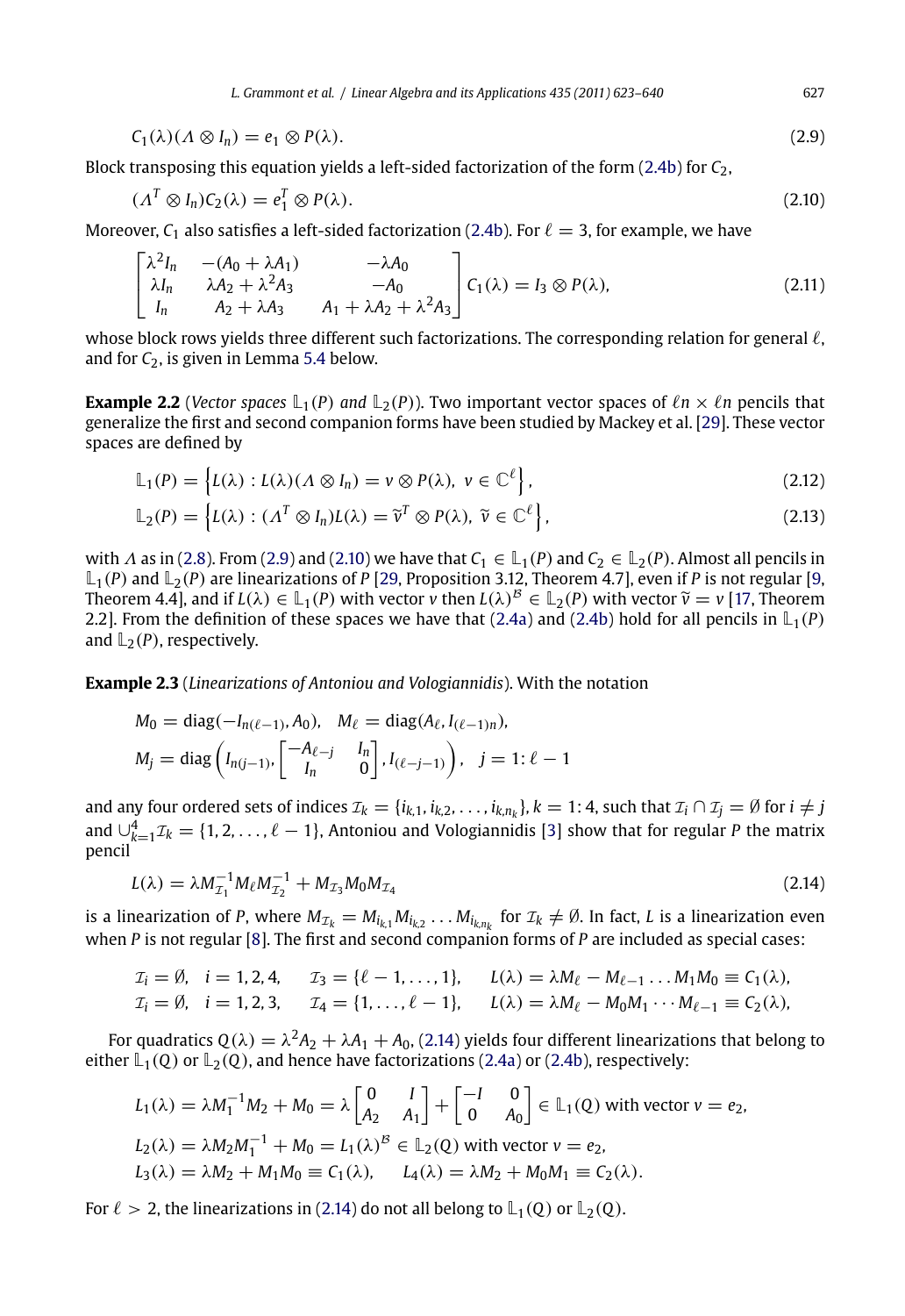**Example 2.4** (*Linearizations of Amiraslani, Corless, and Lancaster*). Consider a sequence of polynomials  $\{\phi_j(\lambda)\}_{j=0}^\infty$  $\{\phi_j(\lambda)\}_{j=0}^\infty$  $\{\phi_j(\lambda)\}_{j=0}^\infty$  with  $\phi_0(\lambda)\equiv 1$  and  $\phi_j(\lambda)$  of deg[re](#page-1-0)e *j* satisfying a three-term recurr[ence](#page-1-0) relation and rewrite the  $n \times n$  regular matrix polynomial  $P(\lambda)$  of degree  $\ell$  as

$$
P(\lambda) = \phi_{\ell}(\lambda)B_{\ell} + \dots + \phi_1(\lambda)B_1 + \phi_0(\lambda)B_0.
$$
\n(2.15)

Amiraslani et al. [2] construct pencils  $L(\lambda) = \lambda X + Y$  $L(\lambda) = \lambda X + Y$  $L(\lambda) = \lambda X + Y$  that are defined in terms of [the](#page-17-0)  $B_i$  [and](#page-16-0) the coefficients of the recurrence and are linearizations of *P*. They satisfy (2.4b) with

$$
E(\lambda) = \Phi^{T}(\lambda) \otimes I, \quad h^{T} = \alpha_{\ell - 1} e_{\ell}^{T}, \tag{2.16}
$$

where  $\Phi(\lambda)^T=[\phi_0(\lambda),\phi_1(\lambda),\ldots,\phi_{\ell-1}(\lambda)]$  and  $\alpha_{\ell-1}\neq 0$  is the leading coefficient of  $\phi_{\ell-1}(x)$ .

**Example 2.5** (*Factorization of P*). One approach to our two problems (1.2) and (1.3) is to try to factorize the matrix polynomial P. Consider the quadratic case  $(\ell=2)$ . If a solvent can be found, that is, a matrix  $S \in \mathbb{C}^{n \times n}$  such that  $P(S) = A_2 S^2 + A_1 S + A_0 = 0$ , then  $P(\lambda) = (\lambda A_2 + A_1 + A_2 S)(\lambda I - S)$  and clearly both (2.1) and (2.2) hold with  $r = n$  and  $G(\lambda) = H(\lambda) \equiv I_n$ . This factorization approach is the basis of some n[um](#page-16-0)[eric](#page-17-0)al methods for solving the PEP (1.2): they compute a solvent and thereby reduce the problem t[o sol](#page-17-0)ving one standard eigenvalue problem and one generalized eigenvalue pr[oble](#page-17-0)m [13,15]. Note that this example is rather different from the others: neither factor is a lineari[zation](#page-3-0), as i[t doe](#page-3-0)s not have the correct dimensions to satisfy (2.3). Moreover, unlike in the examples above,  $E(\lambda)$  and  $F(\lambda)$  here are rank deficient for certain  $\lambda$ , namely half of the eigenvalues of *P*.

 $\bf{Example 2.6}$  (Quadratization of P). A quadratization of a matrix polynomial P of even degree  $\ell = 2d > 2$ is a quadratic matrix polynomial Q that is unimodularly equivalent to  $\left[ \begin{smallmatrix} P & & 0 \cr 0 & & I \end{smallmatrix} \right]$  for an appropriately sized identity matrix *I*. Quadratizations are of particular interest for structured polynomials *P* when a correspondingly structured*Q* can be found and efficient numerical methods are available for*Q* (see, for example, [12,22]), or when there is no structured linearization in the class of interest (for examples of which see [28]). For regular palindromic matrix polynomials of even degree, Huang et al. [23] show how to build palindromic quadratizations that satisfy one-sided factorizations of the form (2.4a) and (2.4b). As an example, the \*-palindromic quadratic polynomial  $P(\lambda) = \lambda^4 A_2 + \lambda^3 A_1 + \lambda^2 A_0 + \lambda A_1^* + A_2^*$ with  $A_0^* = A_0$  and  $A_2$  nonsingular can be quadratized into

$$
Q(\lambda) = \lambda^2 \begin{bmatrix} A_1 & A_2 \\ I & 0 \end{bmatrix} + \lambda \begin{bmatrix} A_0 - I - A_2 A_2^* & 0 \\ 0 & -I \end{bmatrix} + \begin{bmatrix} A_1^* & I \\ A_2^* & 0 \end{bmatrix},
$$

[whi](#page-17-0)ch satisfies

$$
Q(\lambda)\begin{bmatrix} \lambda I \\ \lambda^2 I + A_2^* \end{bmatrix} = e_1 \otimes P(\lambda), \quad \left[ \lambda I + \lambda^2 A_2 \right] Q(\lambda) = e_1^T \otimes P(\lambda).
$$

#### *2.2. Matrix rational functions*

Rational eigenproblems  $R(\lambda)x = 0$ , where the  $n \times n$  rational function  $R(\lambda)$  has the form (1.7) occur in a variety of physical applications [6,7]. The matrices *Rj* are usually of low rank. Using the process of minimal realization [4, pp. 91–98] together with rank-revealing factorizations of the *Rj*, Su and Bai [33] show how to rewrite  $R(\lambda)$  as

$$
R(\lambda) = P(\lambda) + U(C - \lambda D)^{-1}V^*,
$$

where *U* and *V* are  $n \times m$  and *C*, *D* are  $m \times m$  and the value of *m* depends on the degree of the polynomials  $q_j(\lambda)$  and the rank of the matrices  $R_j$ . Now take any linearization  $L_1(\lambda) = \lambda X_1 + Y_1 \in$  $\mathbb{L}_1(P)$  with  $v = e_1$  and premultiply  $R(\lambda)x = 0$  by  $e_1$  in the Kronecker sense to obtain

$$
\left(L_1(\lambda)+(e_1\otimes U)(C-\lambda D)^{-1}(e_{\ell}^T\otimes V^*)\right)(\Lambda\otimes x)=0,
$$

which becomes a linear eigenvalue problem  $L(\lambda)z = 0$  with

<span id="page-5-0"></span>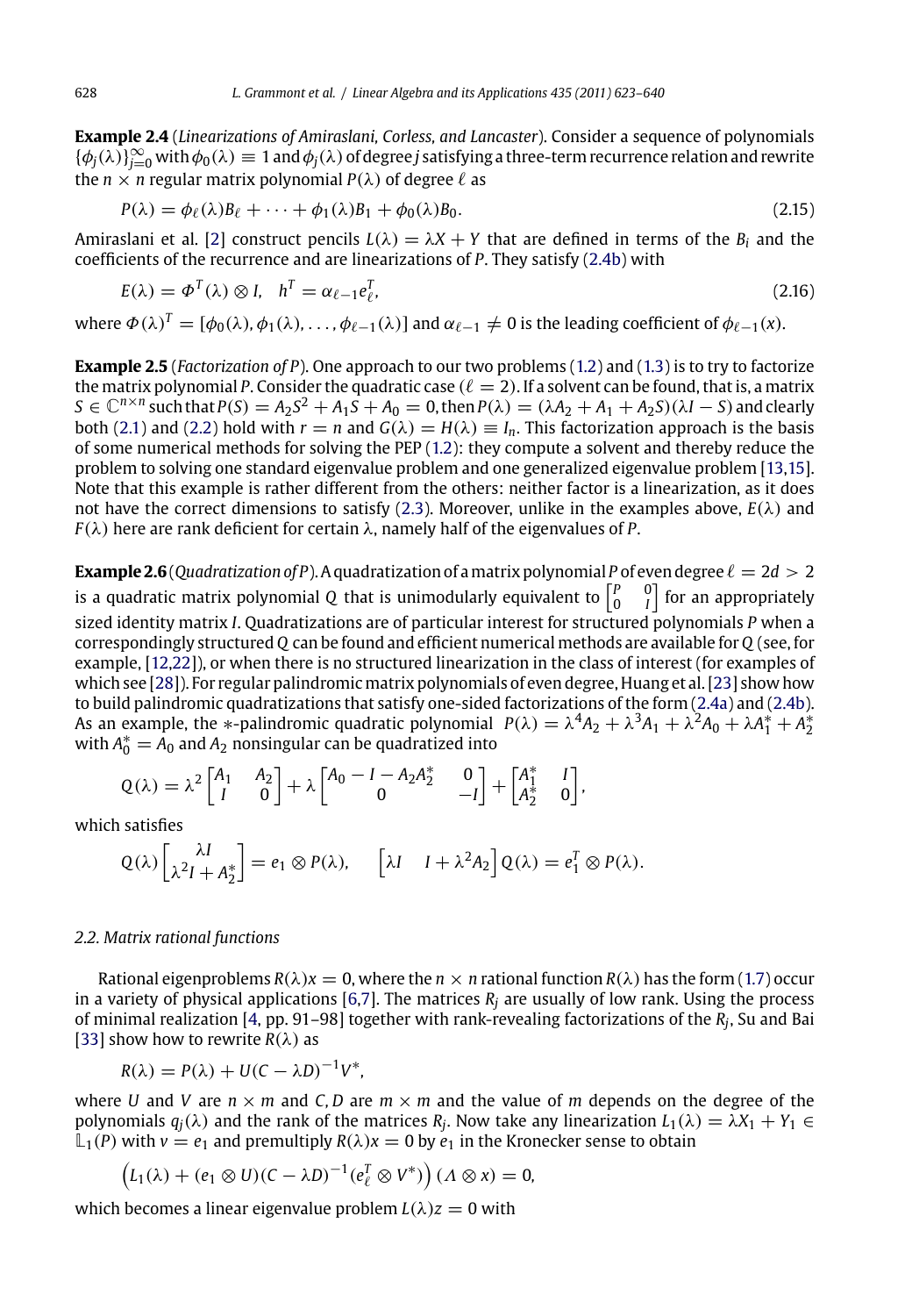<span id="page-6-0"></span>
$$
L(\lambda) = \lambda \begin{bmatrix} X_1 & 0 \\ 0 & D \end{bmatrix} + \begin{bmatrix} Y_1 & e_1 \otimes U \\ e_{\ell}^T \otimes V^* & -C \end{bmatrix}, \quad z = \begin{bmatrix} \Lambda \otimes x \\ (C - \lambda D)^{-1} V^* x \end{bmatrix}.
$$

It is then easy to check that (2.1) holds with

$$
M(\lambda) = L(\lambda), \quad F(\lambda) = \begin{bmatrix} \Lambda \otimes I_n \\ (C - \lambda D)^{-1} V^* \end{bmatrix}, \quad G(\lambda) = \begin{bmatrix} e_1 \otimes I_n \\ 0 \end{bmatrix}, \quad N(\lambda) = R(\lambda).
$$

# **3. Eigenvalue and eigenvector relations**

We first determine what the factorizations (2.1) and (2.2) imply about the relation between the eigensystem of *M* and that of *N*. While the spectra are not necessarily identical, there are nevertheless close connections between eigen[pair](#page-2-0)s of *M* and eigenpairs of *N*, as the next result shows.

**Theorem 3.1.** Let  $M(\lambda)$  and  $N(\lambda)$  be matrix functions of dimensions  $r \times r$  and  $n \times n$ , respectively, with  $r \geqslant n$ .

- (a) Let  $\lambda \in \mathbb{C}$  *and assume that* (2.1) *holds at*  $\lambda$  *with*  $F(\lambda)$  *and*  $G(\lambda)$  *of full rank. Then* 
	- (i) *F*(λ)*x is a right eigenvector of M with eigenvalue* λ *if and only if x is a right eigenvector of N with eigenvalue* λ.
	- (ii) If  $w \in \mathbb{C}^r$  is a left eigenvector of M with eigenvalue  $\lambda$  then  $G(\lambda)^*w$  is a left eigenvector of N *with eigenvalue* λ *provided that it is nonzero*.
- (b) Let  $\lambda \in \mathbb{C}$  *and assume that* (2.2) *holds at*  $\lambda$  *with*  $E(\lambda)$  *and*  $H(\lambda)$  *of full rank. Then* 
	- (i) If  $z \in \mathbb{C}^r$  *is a right eigenvector of M with eigenvalue*  $\lambda$  *then*  $H(\lambda)z$  *is a right eigenvector of N with eigenvalue* λ *provided that it is nonzero*.
	- (ii) *<sup>E</sup>*(λ)∗*y is [a](#page-4-0) [left](#page-4-0) eigenvector of M with eigenvalue* λ *if and only if y is a left eigenvector of N with eigenvalue* λ.

**Proof.** The four parts follow, respectively, from the relations

$$
M(\lambda)F(\lambda)x = G(\lambda)N(\lambda)x, \quad w^*M(\lambda)F(\lambda) = w^*G(\lambda)N(\lambda),
$$
  
\n
$$
E(\lambda)M(\lambda)z = N(\lambda)H(\lambda)z, \quad y^*E(\lambda)M(\lambda) = y^*N(\lambda)H(\lambda). \quad \Box
$$
\n(3.1a)

It is instructive to apply Theorem 3.1 to some [of](#page-17-0) the examples given in the [prev](#page-17-0)ious section, in particular when  $N(\lambda) = P(\lambda)$  is a [mat](#page-5-0)rix polynomial and  $M(\lambda) = L(\lambda)$  is a pencil. For  $L \in L_1(P)$  and  $L \in \mathbb{L}_2(P)$  in Example 2.2 we have  $F(\lambda) = \Lambda \otimes I_n$ ,  $G(\lambda) = v \otimes I$ , and  $E(\lambda) = \Lambda^T \otimes I_n$ ,  $H(\lambda) = \tilde{v}^T \otimes I$ , respectively, which are of full rank for all  $\lambda$  assuming  $\nu$  and  $\tilde{\nu}$  are nonzero, and [by](#page-16-0) exploiting this special structure the conclusions of the theorem can be strengthened in two respects. First, the phrase "provided that it is nonzero" can be removed in parts  $(a)(ii)$  and  $(b)(i)$  under the assumption that *P* is regular. Second, under the assumptions that *P* is regular and *L* is a linearization of *P*, every right eigenvector of *L* and left eigenvector of *P* can be shown to be of the forms given in parts (a)(i) [and](#page-17-0)  $(a)$ (ii), and similarly for  $(b)$ (i) and  $(b)$ (ii). For proofs, see [29, Theorems 3.8, 3.14, 4.4; 16, Theorems 3.2, 3.3]. It is worth noting that in the case of  $\mathbb{L}_1(P)$  and  $\mathbb{L}_2(P)$ , the eigenvector relations in parts (a)(ii) and (b)(i), respectively, of Theorem 3.1 are not found in [29], but were first identified in [16]. The systematic use of one-sided factorizations makes it easier to identify such relations in their full generality.

For the pencils in Example 2.4 arising from the basis of polynomials satisfying a threeterm recurrence,  $E(\lambda) = \Phi^T(\lambda) \otimes I$  has full rank for all  $\lambda$ . Moreover, since  $h^T = \alpha_{\ell-1} e_{\ell}^T$ , the vector  $H(\lambda)z = (h^T \otimes I_n)z$  in part (b)(i) of Theorem 3.1 is always nonzero. It is shown in [2] that for regular *P* these pencils are strong linearizations<sup>3</sup> and hence from the arguments in [16, Theorem 3.3; 29,

 $^3$  *L* is a strong linearization of *P* if *L* is a linearization of *P* and rev*L* is a linearization of rev*P*, where rev*P*( $\lambda$ ) =  $\lambda^{\ell}P(1/\lambda)$  [29, Definition 2.3].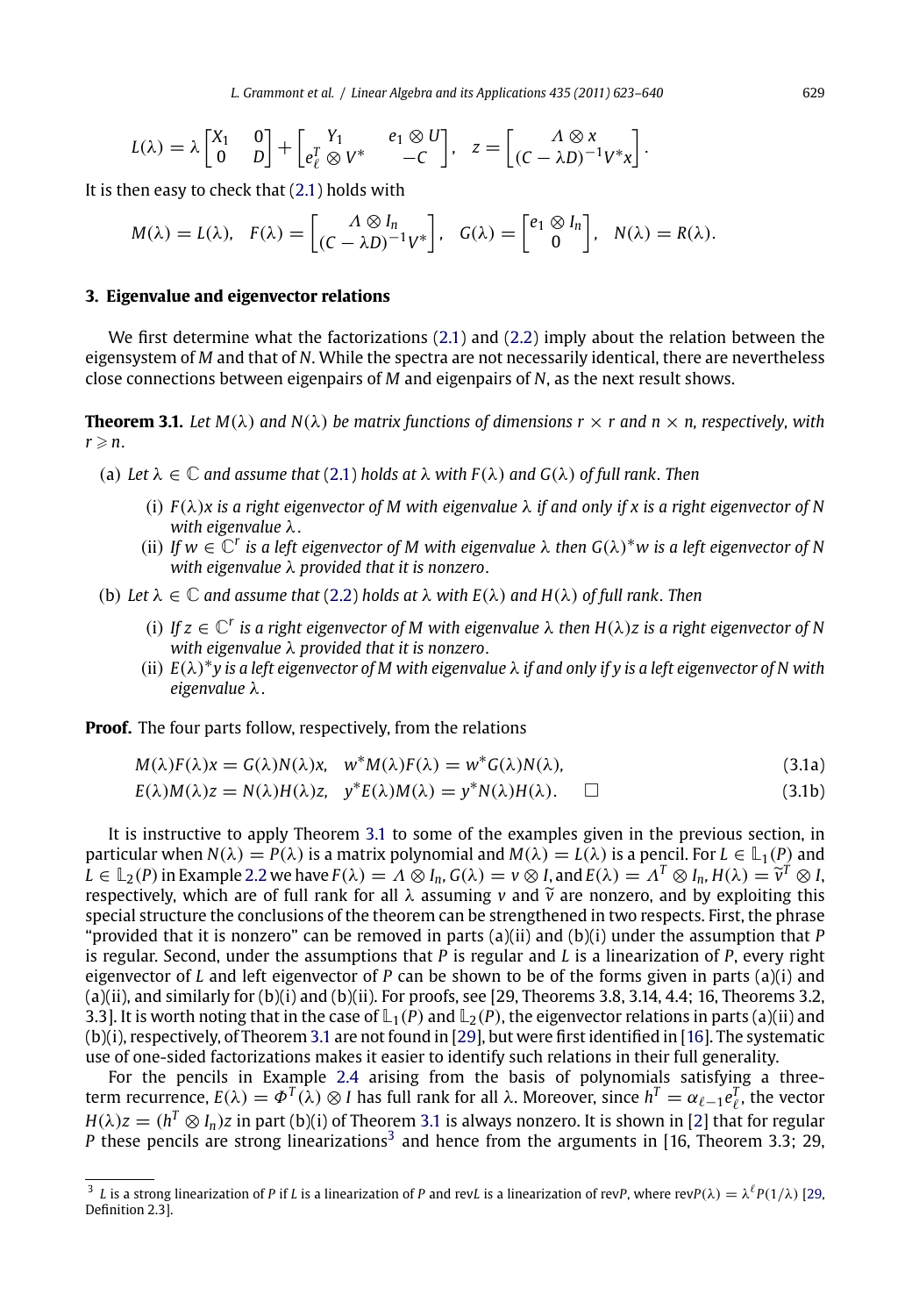[Theo](#page-2-0)rem[s](#page-2-0) [3.1](#page-2-0)4 and 4.4] it follows that every right eigenvector of *P* and left eigenvector of *L* is of the forms given in parts (b)(i) and (b)(ii). The same results apply to the pencils for the Bernstein basis on [a, b] when  $\lambda \neq b$  [2, Section 4].

When (2.1) and (2.2) correspond to factorization of *P* (Example 2.5), the vectors  $G(\lambda)^*w$  and  $H(\lambda)z$ in parts (a)(ii) and (b)(i) are just *w* and *z*, and so are automatically nonzero. Since in a factorization  $P(\lambda) = M(\lambda)F(\lambda)$  the factors *M* and *F* may have eigenvalues in common, a stronger result is obtained (in part (a)(i), for example) by replacing the assumption that  $F(\lambda)$  is of full rank by the assumption that *x* is not in the null space of  $F(\lambda)$ .

Higham et al. [18] investigate the conditioning of linearizati[ons](#page-17-0) from the vector space  $D\mathbb{L}(P)$  =  $\mathbb{L}_1(P) \cap \mathbb{L}_2(P)$  $\mathbb{L}_1(P) \cap \mathbb{L}_2(P)$  $\mathbb{L}_1(P) \cap \mathbb{L}_2(P)$  for regular *P*. The analysis in that paper can be generalized by using the condit[ions](#page-2-0) (2.1) [and](#page-2-0) (2.2) in place of the conditions defining  $\mathbb{L}_1(P)$  and  $\mathbb{L}_2(P)$ . To indicate the key idea, let *x* and *y* denote right and left eigenvectors of *P* and let *z* and *w* denote right a[nd l](#page-2-0)eft eigenvectors of a pencil *L*, all corresponding to a simple, nonzero, finite eigenvalue  $\lambda$ . Eigenvalue condition numbers are given, in the 2-norm, by the following expressions:

$$
\kappa_P(\lambda) = \frac{\left(\sum_{j=0}^{\ell} |\lambda|^j \|A_j\|_2\right) \|y\|_2 \|x\|_2}{|\lambda| |y^* P'(\lambda) x|}, \quad \kappa_L(\lambda) = \frac{(|\lambda| \|X\|_2 + \|Y\|_2) \|w\|_2 \|z\|_2}{|\lambda| |w^* P'(\lambda) z|}.
$$
 (3.3)

These condition numbers measure the sensitivity of the eigenvalue λ of *P* and *L*, respectively to small perturbations of *P* a[nd](#page-6-0) *L* measured in a normwise relative fashion [34, Theorem 5]. I[deall](#page-6-0)y when solving (1.2) via (1.4) we would like  $\kappa_l(\lambda) \approx \kappa_P(\lambda)$ . The following lemma shows that our factorizations (2.1) and (2.2) imply a close relation between these condition numbers.

**Lemma 3.2.** *Let the regular matrix polynomial P and pencil L satisfy* (2.1), *with*  $M(\lambda) \equiv L(\lambda)$ ,  $N(\lambda) \equiv$ *P*(λ)*, and F*(λ) *of full rank, in a neighborhood of a finite eigenvalue* λ *of P and L*. *Let x be a right eigenvector of P and w be a left eigenvector of L, both corresponding to*  $\lambda$ , and assume that  $y = G(\lambda)^* w \neq 0$ . *Then*  $z = F(\lambda)x$  *is a right eigenvector of L, y is a [left e](#page-2-0)igenvector of P, and* 

$$
w^*L'(\lambda)z = y^*P'(\lambda)x.
$$

**Proof.** By Theorem 3.1(a)(i),  $z = F(\lambda)x$  is a right eigenvector of *L* and by Theorem 3.1(a)(ii) *y* is a left eigenvector of *P*. Differentiating  $L(\lambda)F(\lambda) = G(\lambda)P(\lambda)$  with respect to  $\lambda$  gives

$$
L'(\lambda)F(\lambda) + L(\lambda)F'(\lambda) = G'(\lambda)P(\lambda) + G(\lambda)P'(\lambda).
$$

Evaluating at λ, premultiplying by *<sup>w</sup>*∗, and postmulti[ply](#page-17-0)ing by *<sup>x</sup>* gives

$$
w^*L'(\lambda)z = w^*L'(\lambda)F(\lambda)x = w^*G(\lambda)P'(\lambda)x = y^*P'(\lambda)x. \quad \Box
$$

An entirely analogous result holds for (2.2). From Lemma 3.2 it follows that for a simple, finite eigenvalue  $\lambda$ ,

$$
\frac{\kappa_L(\lambda)}{\kappa_P(\lambda)} = \frac{|\lambda| \|X\|_2 + \|Y\|_2}{\sum_{j=0}^{\ell} |\lambda|^j \|A_j\|_2} \cdot \frac{\|w\|_2 \|z\|_2}{\|y\|_2 \|x\|_2}.
$$

This expression can now be used to investigate the size of  $\kappa_L(\lambda)/\kappa_P(\lambda)$  as *L* varies, for fixed *P*, where the *L*-dependent terms are *X*, *Y*, *w*, and *z*. This is done in [18] for pencils  $L \in \mathbb{DL}(P)$ , where minimization of the ratio over *L* is considered. The same can be done for the other special cases described in Section 2, but we will not pursue this here.

In the rest of the paper we concentrate on linear systems, which are much less well studied than the polynomial eigenvalue problem.

## **4. Parametrized linear system relations**

Now we turn to linear systems and show that by using the factorization  $(2.1)$  or  $(2.2)$  we can identify an augmented system  $M(\omega)z = c$  whose solution is related in a well-defined way to that of the original system  $N(\omega)x = b$ .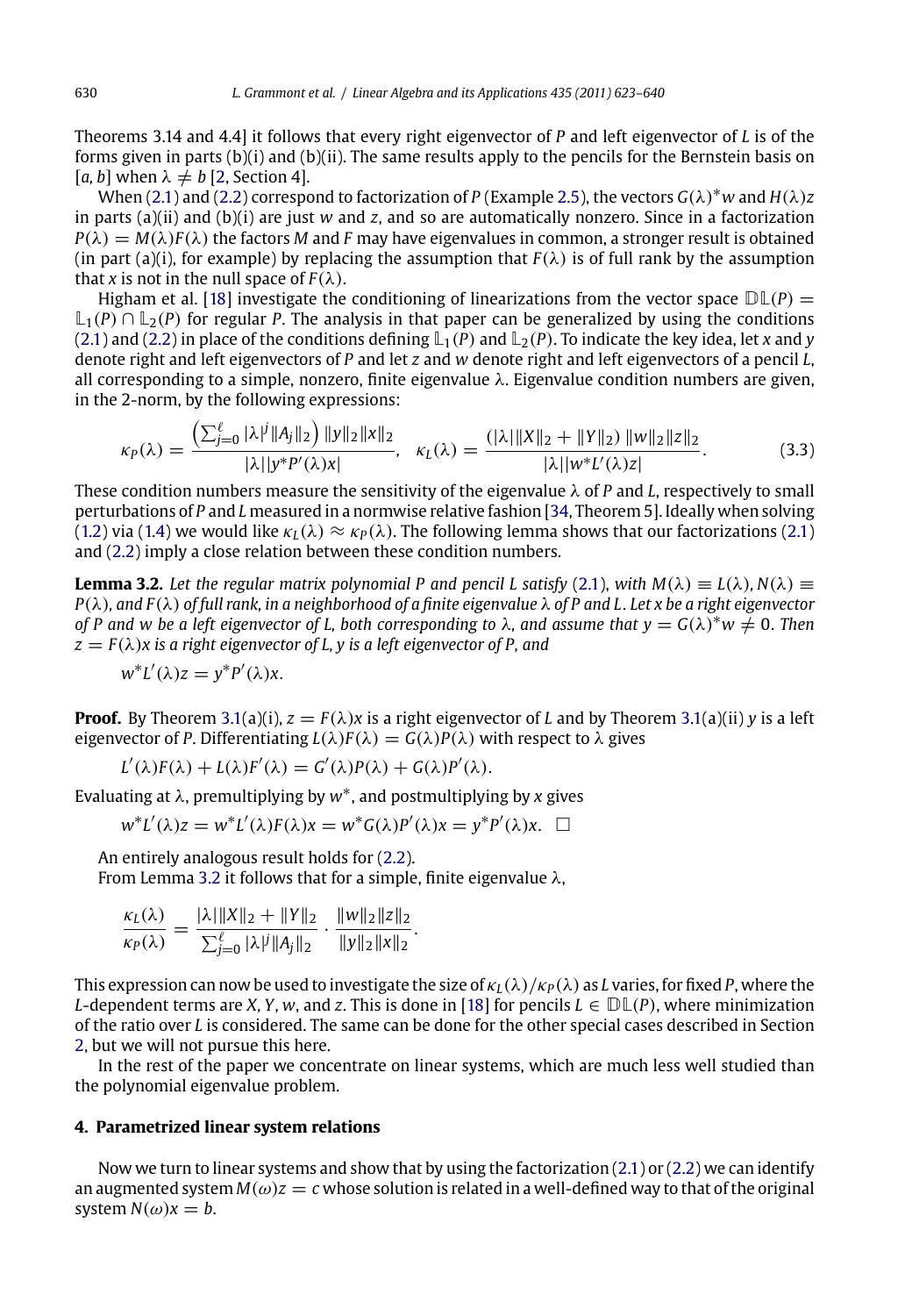<span id="page-8-0"></span>**Theorem 4.1.** Let  $\omega \in \mathbb{C}$ ,  $r \ge n$ , and let the  $r \times r$  matrix  $M(\omega)$  and  $n \times n$  matrix  $N(\omega)$  be nonsingular.

- (a) Assume that (2.1) holds at  $\omega$  with  $G(\omega)$  of full rank. [Then](#page-2-0) x is the unique solution to  $N(\omega)x = b$  if *and only if*  $z = F(\omega)x$  *is the unique solution to*  $M(\omega)z = G(\omega)b$ .
- (b) *Assume that* (2.2) *holds at*  $\omega$  *with*  $E(\omega)$  *of full rank. If z is the unique solution to*  $M(\omega)z = c$  *for some right hand side c satisfying*  $E(\omega)c = \gamma b$ , where  $0 \neq \gamma \in \mathbb{C}$ , then  $x = \gamma^{-1}H(\omega)z$  is the unique *solution to*  $N(\omega)x = b$ .

**Proof.** (a) Let *x* be [the](#page-2-0) unique solution to  $N(\omega)x = b$  and *z* the unique solution to  $M(\omega)z = G(\omega)b$ . Then multiplying (2.1) on the right by *x* gives

$$
M(\omega)F(\omega)x = G(\omega)N(\omega)x = G(\omega)b.
$$
\n(4.1)

It follows that  $z = F(\omega)x$ .

(b) Let *z* be t[he](#page-2-0) [un](#page-2-0)ique solution to  $M(\omega)z = c$ . Using (2.2) we have

$$
N(\omega)H(\omega)z = E(\omega)M(\omega)z = E(\omega)c = \gamma b.
$$

It follows that  $x = \gamma^{-1}H(\omega)z$ .  $\Box$ 

Theorem 4.1 shows that if the right-sided factorization (2.1) holds then the right-hand side *c* of a suitable augmented system  $M(\omega)z = c$  is easy to construct. However, the solution *x* may not be easy to recover from  $z = F(\omega)x$  unless  $F(\omega)$  has a simple form. For the left-sided factorization (2.2) it is the right-hand side that is harder to construct, but recovery of *x* is trivial.

Note that if *L* is a linearization of a matrix polynomial *P* then  $P(\omega)$  nonsingular implies  $L(\omega)$ nonsingular, by (2.3).

Now we examine how Theorem 4.1 specializes for the vector spaces of  $\ell n \times \ell n$  pencils  $\mathbb{L}_1(P)$  and  $\mathbb{L}_2(P)$ . Let  $\Lambda = \Lambda(\omega) = [\omega^{\ell-1}\omega^{\ell-2}\cdots 1]^T$ . For  $z \in \mathbb{C}^{\ell n}$  we write  $z_j \equiv z((j-1)n + 1:jn), j = 1: \ell$ .

**Corollary 4.2.** Let  $\omega \in \mathbb{C}$  and let  $P(\omega)$  and the  $\ell n \times \ell n$  matrix  $L(\omega)$  be nonsingular.

- (a) If  $L \in L_1(P)$  with vector  $v \in \mathbb{C}^{\ell}$  then the unique solutions of  $P(\omega)x = b$  and  $L(\omega)z = v \otimes b$  are *related by*  $z = \Lambda \otimes x$ *.*
- (b) *If*  $L \in \mathbb{L}_2(P)$  *with vector*  $\widetilde{v} \in \mathbb{C}^{\ell}$ *, and if*  $u \in \mathbb{C}^{\ell}$  *is such that*  $\Lambda^T u \neq 0$ *, then the unique solutions of*  $P(\omega)x = b$  and  $L(\omega)z = u \otimes b$  are related by  $x = (\Lambda^T u)^{-1} \sum_{j=1}^{\ell} \widetilde{v}_j z_j$ .

**Proof.** The proof is straightforward, on noting in (b) that we can take  $c = u \otimes b$  in Theorem 4.1b.  $\Box$ 

Corollary 4.2 shows that for  $L \in L_1(P)$ , x can be recovered from the solution  $z = \Lambda \otimes x$  of the augmented system in many ways. Although the vector *z* for  $L \in L_2(P)$  with right-hand side of the form *u* ⊗ *b* does not have special structure in general, we do have freedom in the choice of *u*.

Note that  $L \in L_1(P)$  with vector *v* implies that

$$
L(\omega)(\Lambda \otimes I_n) = v \otimes P(\omega) \Longleftrightarrow (\Lambda \otimes I_n)P(\omega)^{-1} = L(\omega)^{-1}(v \otimes I_n).
$$
 (4.2)

Multiplying (4.2) on the left by  $f^*\otimes I$  with  $f\in\mathbb{C}^\ell$  such that  $\Lambda^*f\neq 0$  leads to an interesting formula for *P*( $\omega$ )<sup>-1</sup> that will be used in Section 5. An analogous formula is obtained in a similar way for  $\mathbb{L}_2$ .

**Lemma 4.3.** *Let*  $P(\omega)$  *be nonsingular.* 

(a) Let  $L(\omega) \in \mathbb{L}_1(P)$  with vector v be nonsingular. For any  $f \in \mathbb{C}^{\ell}$  such that  $f^* \Lambda \neq 0$ ,

$$
P(\omega)^{-1} = \frac{1}{f^* \Lambda} (f^* \otimes I_n) L(\omega)^{-1} (v \otimes I_n).
$$
 (4.3)

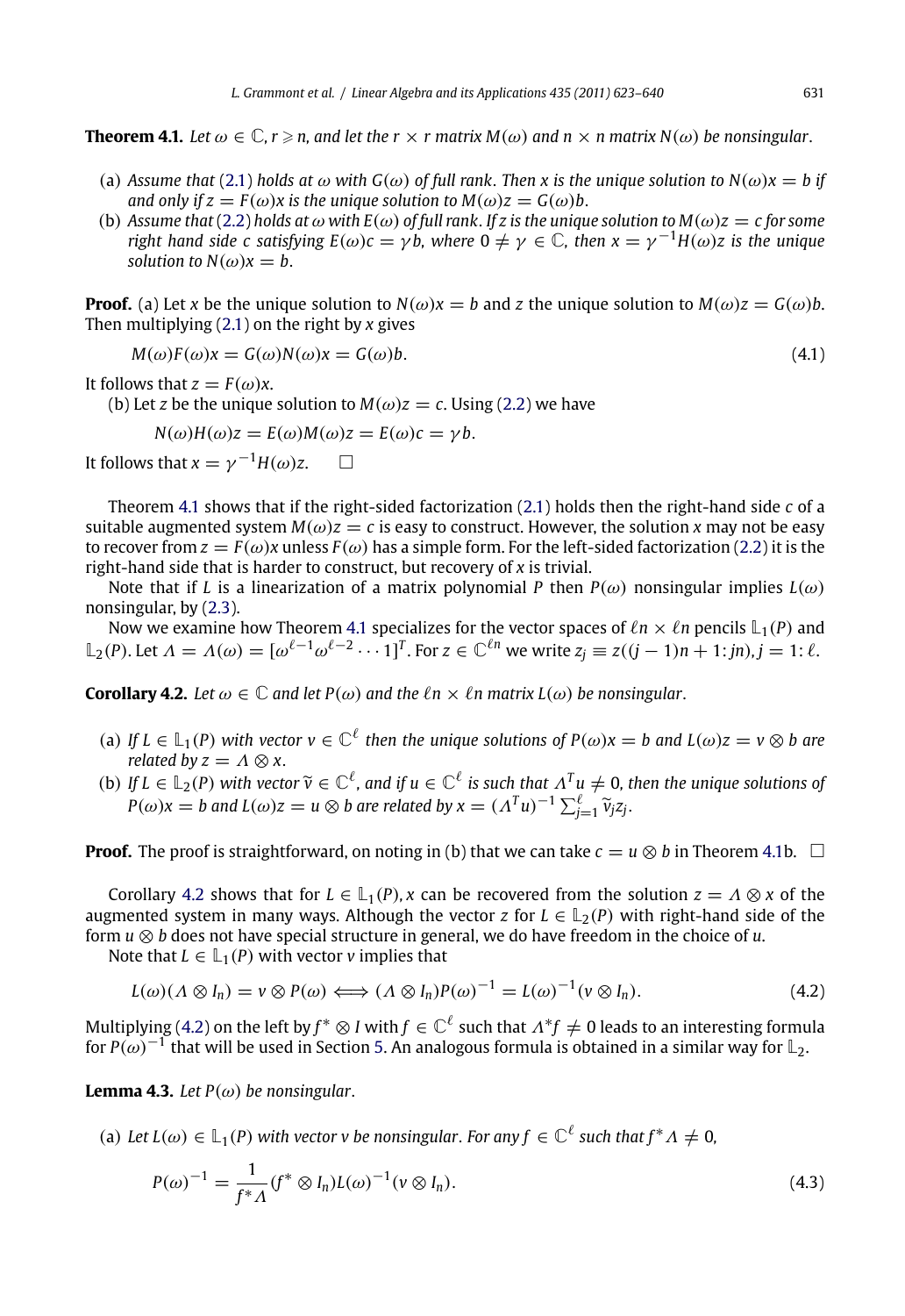(b) Let  $L(\omega) \in \mathbb{L}_2(P)$  with vector  $\widetilde{v}$  be nonsingular. For any  $f \in \mathbb{C}^{\ell}$  such that  $f^* \Lambda \neq 0$ ,

$$
P(\omega)^{-1} = \frac{1}{f^* \Lambda} (\widetilde{v}^T \otimes I_n) L(\omega)^{-1} (\overline{f} \otimes I_n).
$$

In the following two sections we use these results to compare the sensitivity of the augmented system with that of the original system and to understand how backward errors for the augmented system propagate into backward errors for the original system. The focus of our analysis will be on the companion form pencil *C*<sup>1</sup> and understanding the effects of scaling *C*<sup>1</sup> or *P*, but our analysis could equally well be used to guide the choice of pencil *L* when, as is the case for the spaces  $\mathbb{L}_1(P)$  and  $\mathbb{L}_2(P)$ for example, there is a parametrized family of possible choices.

## **5. Sensitivity of parametrized linear systems**

We denote by  $\|\cdot\|$  any vector norm and the corresponding subordinate matrix norm. The norm  $\|\cdot\|_D$  dual to a given vector norm  $\|\cdot\|$  on  $\mathbb{C}^n$  is defined by

$$
||x||_D = \max_{z \neq 0} \frac{|z^*x|}{||z||}
$$

and we say that *z* is a vector dual to *y* if  $z^*y = ||z||_D||y|| = 1$ . For complex  $\alpha$  we define

$$
sign(\alpha) = \begin{cases} \overline{\alpha}/|\alpha|, & \alpha \neq 0, \\ 0, & \alpha = 0. \end{cases}
$$

We assume throughout this section that  $P(\omega) = \sum_{i=0}^{\ell} \omega^i A_i$  is nonsingular, that is, the parameter  $\omega$ is not an eigenvalue of *P* (and this of course implies that *P* is regular). For notational convenience we define  $\Delta P(\omega) = \sum_{i=0}^{\ell} \omega^i \Delta A_i$ .

A normwise condition number of the solution *x* to  $P(\omega)x = b$  can be defined by

$$
\kappa_{P,b}(\omega, x) := \lim_{\epsilon \to 0} \sup \left\{ \frac{\|\Delta x\|}{\epsilon \|x\|} : ((P(\omega) + \Delta P(\omega))(x + \Delta x) = b + \Delta b, \|\Delta A_i\| \leq \epsilon \alpha_i, i = 0; \ell, \|\Delta b\| \leq \epsilon \beta \right\}.
$$
\n(5.1)

The  $\alpha_i$ ,  $i=0$ :  $\ell$  and  $\beta$  are nonnegative weights, included to allow flexibility in how the perturbations are measured; in particular,  $\Delta A_i$  can be forced to zero by setting  $\alpha_i = 0$ . The normwise relative measure of the perturbations corresponds to

$$
\alpha_i = ||A_i||, \quad i = 0; \ell, \qquad \beta = ||b||. \tag{5.2}
$$

The following result provides a perturbation bound.

**Theorem 5.1.** Let  $P(\omega)x = b$  and  $(P(\omega) + \Delta P(\omega))y = b + \Delta b$ , where  $\|\Delta A_i\| \leq \epsilon \alpha_i$ ,  $i = 0$ :  $\ell$  and  $\|\Delta b\|$  ≤  $\epsilon$ β. Assume that  $\epsilon$   $\left( \sum_{i=0}^{\ell} |\omega|^{i} \alpha_{i} \right)$   $\|P(\omega)^{-1}\|$  < 1. *Then* 

$$
\frac{\|x - y\|}{\|x\|} \le \frac{\epsilon \|P(\omega)^{-1}\| \left(\beta / \|x\| + \sum_{i=0}^{\ell} |\omega|^i \alpha_i\right)}{1 - \epsilon \|P(\omega)^{-1}\| \sum_{i=0}^{\ell} |\omega|^i \alpha_i}
$$
(5.3)

and this bound is attainable to first order in  $\epsilon$ .

**Proof.** It is straightforward to obtain  $y - x = P(\omega)^{-1}(\Delta b - \Delta P(\omega)x) + P(\omega)^{-1}\Delta P(\omega)(x - y)$ . Taking norms yields  $\|y-x\|\leqslant \epsilon\, \|P(\omega)^{-1}\|\left(\beta+\sum_{i=0}^\ell |\omega|^i\alpha_i(\|x\|+\|y-x\|)\right)$ , which yields the bound on rearranging. It is straightforward to show that the bound is attained to first order for the perturbations

$$
\Delta A_i = -\epsilon \operatorname{sign}(\omega^i) \alpha_i ||x|| z v^*, \quad i = 0; \ell, \qquad \Delta b = \epsilon \beta z, \tag{5.4}
$$

<span id="page-9-0"></span>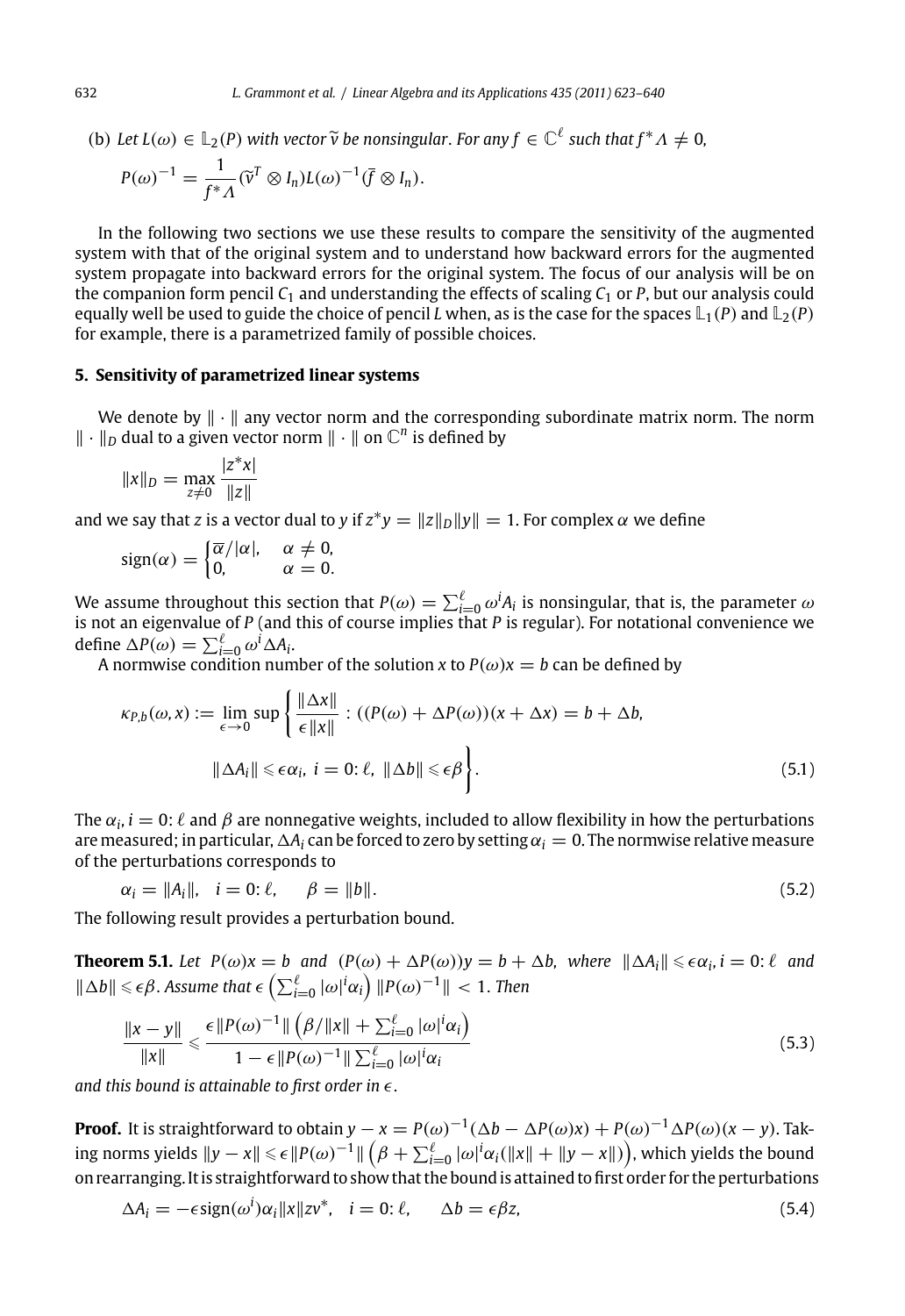<span id="page-10-0"></span>where  $||z|| = 1$ ,  $||P(\omega)^{-1}z|| = ||P(\omega)^{-1}||$ , and *v* is a vector dual to *x*. □

An explicit formula for the condition number can now be identified.

**Corollary 5.2.** *The condition number*  $\kappa_{P,b}(\omega, x)$  *is given by* 

$$
\kappa_{P,b}(\omega,x) = ||P(\omega)^{-1}|| \left( \frac{\beta}{||x||} + \sum_{i=0}^{\ell} |\omega|^i \alpha_i \right). \tag{5.5}
$$

For the rest of this section we specialize to normwise relative perturbations (see (5.2)). The dominant term in (5.5) is then

$$
\kappa_P(\omega) := \|P(\omega)^{-1}\| \sum_{i=0}^{\ell} |\omega|^i \|A_i\| \in \left[\frac{1}{2} \kappa_{P,b}(\omega, x), \kappa_{P,b}(\omega, x)\right],\tag{5.6}
$$

 $\sin$ ce  $||b||=||P(\omega)x||\leqslant \sum_{i=0}^\ell |\omega|^i||A_i|| ||x||.$  Hence which right-hand side we choose for the linearized system has little effect on the conditioning of the system when *P* is subject to perturbation. Our aim in the rest of this section is to compare  $\kappa_{L,c}(\omega, z)$  to  $\kappa_{P,b}(\omega, x)$  and to derive sufficient conditions on the coefficie[nt ma](#page-3-0)trices and parameters defining *L* for  $\kappa_{L,c}(\omega, z) \approx \kappa_{P,b}(\omega, x)$  to hold.

For the 2-norm, (5.6) implies that

$$
\frac{\kappa_{L,c}(\omega, z)}{\kappa_{P,b}(\omega, x)} \approx \frac{\kappa_L(\omega)}{\kappa_P(\omega)} = \frac{\|L(\omega)^{-1}\|_2}{\|P(\omega)^{-1}\|_2} \frac{|\omega|\|X\|_2 + \|Y\|_2}{\sum_{i=0}^{\ell} |\omega|^i \|A_i\|_2}.
$$
\n(5.7)

We will need a result from [16, Lemma 3.5] that is useful when taking norms of block matrices.

**Lemma 5.3.** For any block  $\ell \times m$  matrix  $B = (B_{ij})$  we have  $\max_{i,j} \|B_{ij}\|_2 \leqslant \sqrt{\ell m} \max_{i,j} \|B_{ij}\|_2$ .

We will concentrate on the companion [for](#page-17-0)m pencils,  $C_1(\omega) = \omega X_1 + Y_1$  and  $C_2(\omega) = \omega X_2 + Y_2$ given by (2.7b). For  $k = 1, 2$ ,  $||X_k||_2 = \max(||A_\ell||_2, 1)$  and from Lemma 5.3, max(1, max<sub>i=0: $\ell-1$ </sub>  $||A_i||_2$ )  $\leqslant$   $||Y_k||_2 \leqslant \ell$  max $(1, max_{i=0:\ell-1} ||A_i||_2)$ . Hence

$$
\frac{|\omega| \|X_k\|_2 + \|Y_k\|_2}{\sum_{i=0}^{\ell} |\omega|^i \|A_i\|_2} \ge \frac{|\omega| \max(1, \|A_{\ell}\|_2) + \max(1, \max_{i=0:\ell-1} \|A_i\|_2)}{\sum_{i=0}^{\ell} |\omega|^i \|A_i\|_2} \ge \frac{1}{\|A\|_1}.
$$
 (5.8)

As an upper bound we obtain

$$
\frac{|\omega| \|X_k\|_2 + \|Y_k\|_2}{\sum_{i=0}^{\ell} |\omega|^i \|A_i\|_2} \leq (|\omega| + \ell) \frac{\max(1, \max_i \|A_i\|_2)}{\sum_{i=0}^{\ell} |\omega|^i \|A_i\|_2} \leq \frac{\max(1, \max_i \|A_i\|_2)}{\min ( \|A_0\|_2, \|A_\ell\|_2)} \frac{(|w| + \ell)}{1 + |w|^{\ell}}.
$$
 (5.9)

We now need the following result from [16, Lemma 3.4] in order to bound the ratio  $\|C_k(\omega)^{-1}\|_2/\|$  $P(\omega)^{-1}$ ||<sub>2</sub>. Recall that *A<sup>B</sup>* denotes the block transpose of *A*.

**Lemma 5.4.** For the first and second companion forms  $C_1$  and  $C_2$  there exists a block  $\ell \times \ell$  matrix  $p$ olynomial  $R(\lambda) \in \mathbb{C}^{\ell n \times \ell n}$  such that

$$
R(\lambda)C_1(\lambda) = I_{\ell} \otimes P(\lambda) = C_2(\lambda)R(\lambda)^{\beta}, \qquad (5.10)
$$

*where the n*  $\times$  *n* blocks of  $R(\lambda)$  *are given by* 

$$
[R(\lambda)]_{ij} = \begin{cases} \lambda^{\ell-i}I, & 1 \le i \le \ell, j = 1, \\ -\lambda^{j-i} \sum_{k=0}^{\ell-j} \lambda^{k-1}A_k, & 1 \le i < j, 1 < j \le \ell, \\ \lambda^{j-i} \sum_{k=\ell-j+1}^{\ell} \lambda^{k-1}A_k, & 1 < j \le i \le \ell. \end{cases} \tag{5.11}
$$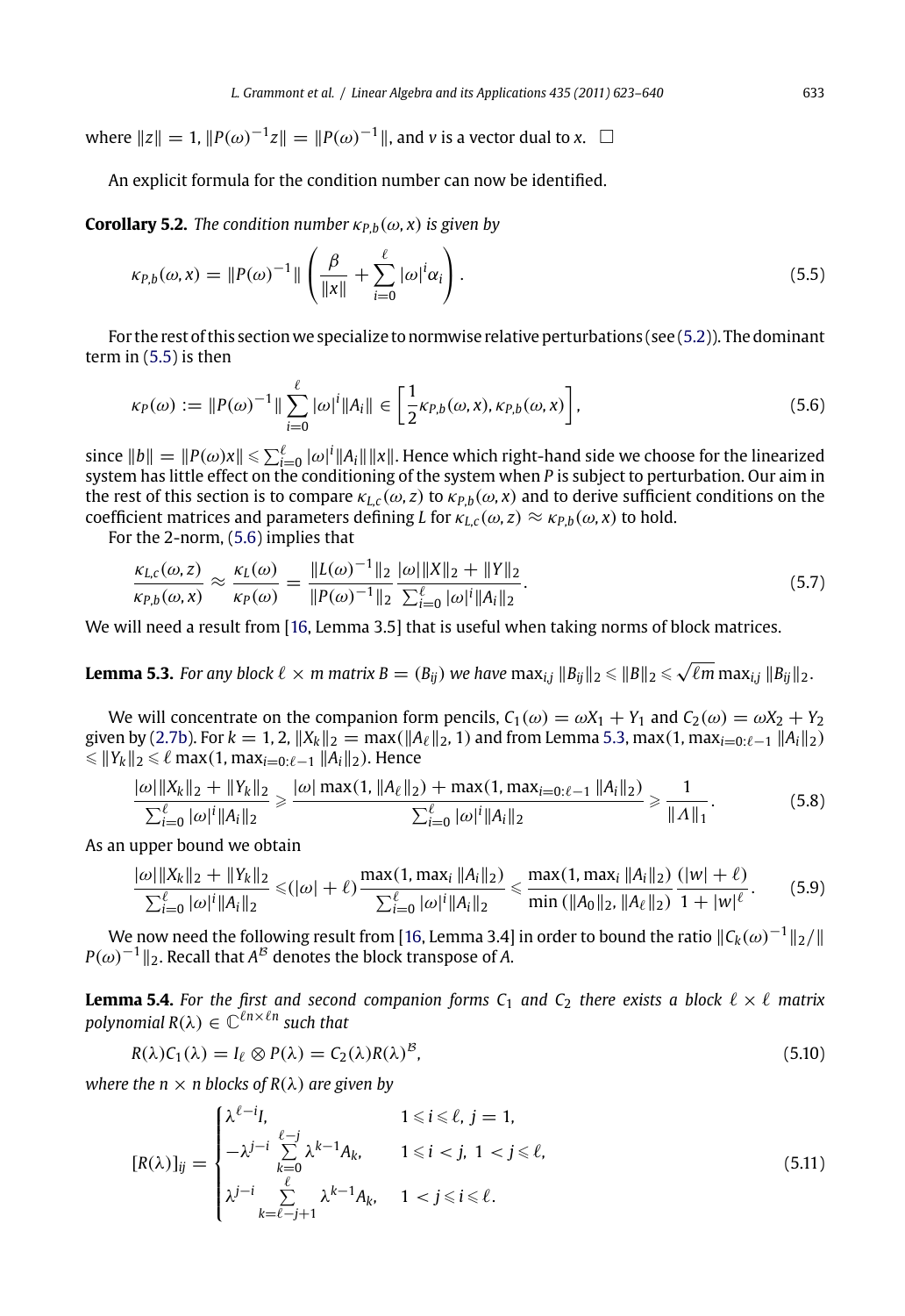(Note that (2.11) is the special case with  $\ell = 3$ .)

Thus

$$
\| \Lambda \|_{2} \leq \frac{\| C_{k}(\omega)^{-1} \|_{2}}{\| P(\omega)^{-1} \|_{2}} \leq \| R(\omega) \|_{2} \leq \ell \| \Lambda \|_{1} \max \left( 1, \max_{i} \| A_{i} \|_{2} \right), \quad k = 1, 2, \tag{5.12}
$$

where the lower bound is from Lemma 4.3 (a) with  $v = e_1$  and  $f = \Lambda$  and the upper bounds are from Lemmas 5.3 and 5.4. Hence, com[bine](#page-16-0)d with (5.7)–(5.9) and (A.1), this yields

$$
\frac{1}{\ell^{1/2}} \leq \frac{\kappa_{C_k}(\omega)}{\kappa_P(\omega)} \leq \ell^3 \frac{\max(1, \max_i \|A_i\|_2)^2}{\min(\|A_0\|_2, \|A_\ell\|_2)}, \quad k = 1, 2.
$$
\n(5.13)

When the coefficient matrices of *P* have norms that differ widely, the companion matrices  $C_k(\lambda)$ *, k* = 1, 2 are badly scaled and the bounds above signal that  $\kappa_{C_k} \gg \kappa_P$  is possible. For this reason we next analyze the effect on the conditioning of scaling the identity blocks of  $C_1$  and  $C_2$ , using a scaling proposed by Higham et al. [16, Section 3.3].

Let  $D=\text{diag}(d)\otimes I_n$  $D=\text{diag}(d)\otimes I_n$  $D=\text{diag}(d)\otimes I_n$ , where  $d\in\mathbb{R}^\ell$  with  $d_1=1$  and  $d_i=\max_j\|A_j\|_2$ ,  $i=2;\ell$ . It is easy to check that  $DC_1(\omega) = \omega \widetilde{X}_1 + \widetilde{Y}_1 = \widetilde{C}_1 \in \mathbb{L}_1(P)$  with  $v = e_1$  and  $C_2(\omega)D = \omega \widetilde{X}_2 + \widetilde{Y}_2 = \widetilde{C}_2 \in \mathbb{L}_2(P)$  with  $\widetilde{v} = e_1$ , and that we have, using (A.1) again,

$$
\frac{|\omega|+1}{\sum_{i=0}^{\ell} |\omega|^i} \leq \frac{|\omega| \|\widetilde{X}_k\|_2 + \|\widetilde{Y}_k\|_2}{\sum_{i=0}^{\ell} |\omega|^i \|A_i\|_2} \leq \frac{(|\omega|+\ell) \max_i \|A_i\|_2}{(|\omega|^{\ell}+1) \min(\|A_0\|_2, \|A_\ell\|_2)} \leq \frac{\ell^2}{\|A\|_1} \rho
$$
\n(5.14)

for  $k = 1, 2$ , where

$$
\rho = \frac{\max_i \|A_i\|_2}{\min(\|A_0\|_2, \|A_\ell\|_2)}.\tag{5.15}
$$

Also, since (5.10) becomes  $R(\omega)D^{-1}\cdot DC_1(\omega)=I_\ell\otimes P(\omega)=C_2(w)D\cdot D^{-1}R(\omega)^{\mathcal{B}}$ , the bounds in (5.12) translate to

$$
\|\Lambda\|_2 \leq \frac{\|\widetilde{C}_k(\omega)^{-1}\|_2}{\|P(\omega)^{-1}\|_2} \leq \ell \|\Lambda\|_1, \quad k = 1, 2,
$$

so that, overall, using (A.2) for the lower bound,

$$
\frac{2\ell^{1/2}}{\ell+1} \leq \frac{\kappa_{\widetilde{C}_k}(\omega)}{\kappa_P(\omega)} \leq \ell^3 \rho, \quad k = 1, 2. \tag{5.16}
$$

The upper bound in (5.16) is much smaller than that in (5.13) if max<sub>i</sub>  $||A_i||_2 \gg 1$  or max<sub>i</sub>  $||A_i||_2 \ll 1$ , showin[g t](#page-16-0)hat block scaling has potentially a very beneficial effect on the conditioning of the companion pencils.

One way to r[edu](#page-16-0)ce  $\rho$  is by scaling the parameter  $\omega$ . Write  $\omega = \theta \mu$  and

$$
P(\omega) = \widetilde{P}(\mu) = \sum_{i=0}^{8} \mu^i \widetilde{A}_i, \quad \widetilde{A}_i = \theta^i A_i.
$$

 $\mathfrak{o}$ 

For the scaled polynomial  $\tilde{P}$ , we have

$$
\rho_{\widetilde{P}} = \rho_{\widetilde{P}}(\theta) = \frac{\max_i \theta^i \|A_i\|_2}{\min(\|A_0\|_2, \theta^{\ell} \|A_{\ell}\|_2)}.
$$

Betcke [5] shows that the unique minimizer of  $\rho_P(\theta)$  over all  $\theta>0$  is  $\theta_{\rm opt}=(\|A_0\|_2/\|A_\ell\|_2)^{1/2}.$  For  $\ell=$  2, Fan et al. [10] suggest the same scaling and also multiply all three coefficient matrices by another scalar, chosen to bring the norms as close as possible to 1. This double scaling is used in [19], for example. It yields  $2/3 \le \max(\|\widetilde{A}_2\|_2, \|\widetilde{A}_1\|_2, \|\widetilde{A}_0\|_2) \le 2$  and  $\rho_{\widetilde{P}}(\theta_{\text{opt}}) = \max(1, \|\widetilde{A}_1\|_2 / (\|\widetilde{A}_0\|_2 \|\widetilde{A}_2\|_2)^{1/2}),$  and so  $\rho_{\tilde{p}}(\theta_{opt}) \approx 1$  if the quadratic is elliptic [20,26] or, in the terminology of quadratics arising from mechanical systems with damping, the system is not too heavily damped. It is easy to see that for normwise relative perturbations,  $\kappa_P$  is invariant under the Fan, Lin, and Van Dooren scaling.

<span id="page-11-0"></span>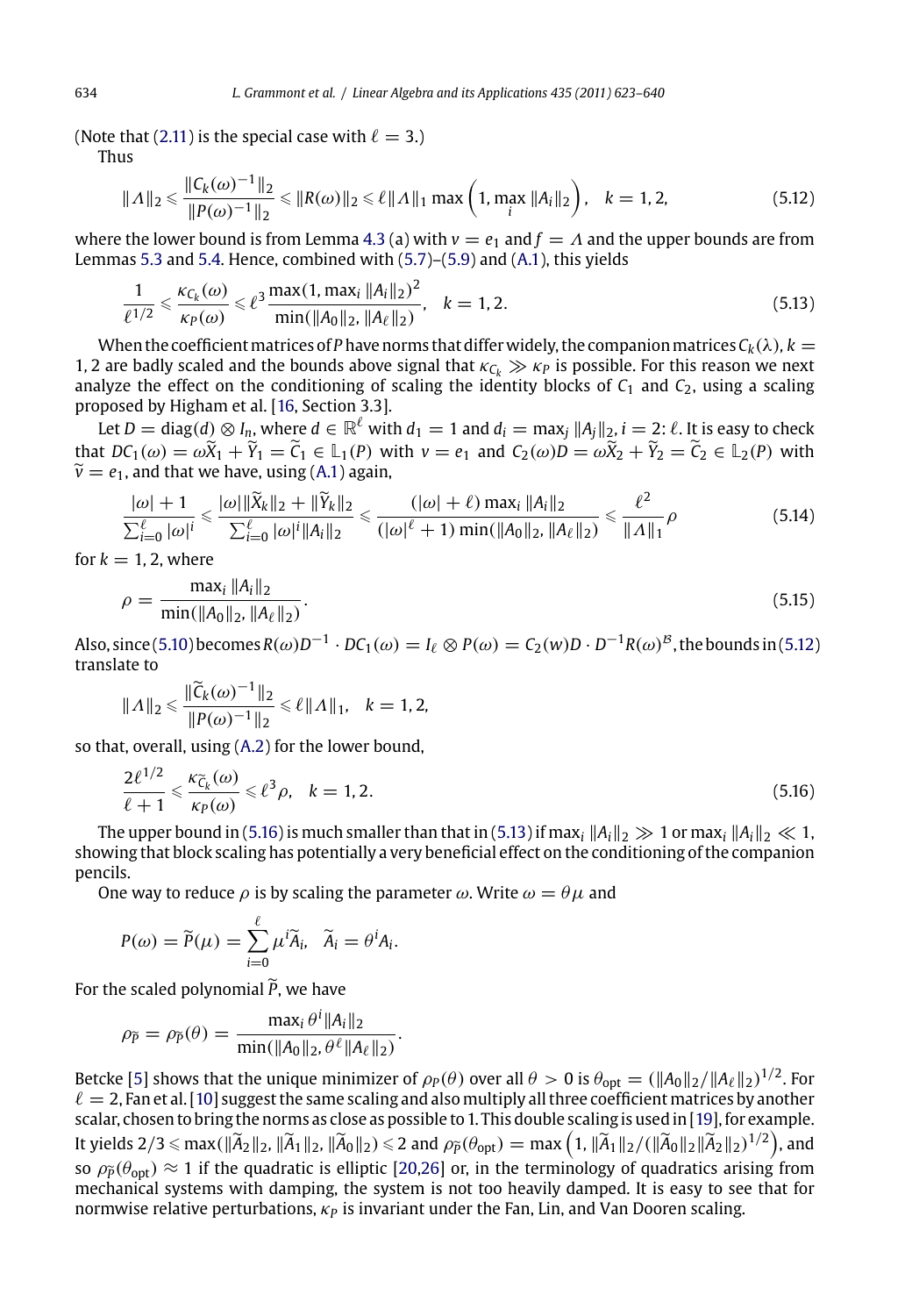## <span id="page-12-0"></span>**6. Backward error for linear systems**

Suppose that  $\hat{x}$  is an approximate solution to  $P(\omega)x = b$ . We can interpret  $\hat{x}$  as the exact solution of a perturbed system

$$
(P(\omega) + \Delta P(\omega))\hat{x} = \left(\sum_{i=0}^{\ell} \omega^{i} (A_i + \Delta A_i)\right)\hat{x} = b + \Delta b,
$$

where there are many possible choices of  $\Delta A_i$ ,  $i = 0$ :  $\ell$  and  $\Delta b$ . We define the backward error to be the smallest of all such perturbations, in the following sense:

 $\eta_{P,b}(\omega,\hat{x}) = \min\{\epsilon : (P(\omega) + \Delta P(\omega))\hat{x} = b + \Delta b, \ \|\Delta A_i\| \leq \epsilon \alpha_i, \ i = 0: \ell, \ \|\Delta b\| \leq \epsilon \beta\}.$ 

We denote by  $\eta_P(\omega, \hat{x})$  the backward error with unperturbed right hand side ( $\beta = 0$ ).

From a straightforward modification of a result of Rigal and Gaches on the normwise backward error for a linear system [14, Theorem 7.1, 31] we derive an explicit expression for  $\eta_{P,b}(\omega,\hat{x})$ .

**Theorem 6.1.** *The normwise backward error*  $\eta_{P,b}(\omega,\hat{x})$  *is given by* 

$$
\eta_{P,b}(\omega,\widehat{x}) = \frac{\|b - P(\omega)\widehat{x}\|}{\left(\sum_{i=0}^{\ell} |\omega|^i \alpha_i\right) \|\widehat{x}\| + \beta}.
$$
\n(6.1)

**Proof.** It is straightforward to show that the right hand side of (6.1) is a lower bound for  $\eta_{P,b}(\omega,\hat{x})$ . This lower bound is attained for the perturbations

$$
\Delta A_i = -\frac{\text{sign}(\omega^i)\alpha_i \|\widehat{\mathbf{x}}\|r z^*}{\left(\sum_{i=0}^\ell |\omega|^i \alpha_i\right) \|\widehat{\mathbf{x}}\| + \beta}, \quad i = 0; \ell, \qquad \Delta b = \frac{\beta r}{\left(\sum_{i=0}^\ell |\omega|^i \alpha_i\right) \|\widehat{\mathbf{x}}\| + \beta}
$$

where *r* = *b* − *P*( $\omega$ ) $\hat{x}$  is the residual vector and *z* is a vector dual to  $\hat{x}$ .  $\Box$ 

A straightforward modification of [14, Problem 7.7] yields the following result for normwise relative perturbations[.](#page-2-0)

**Lemma 6.2.** *Let*  $\alpha_i \equiv ||A_i||$  *and*  $\beta = ||b||$ *. Then* 

$$
\eta_{P,b}(\omega,\widehat{x}) \leqslant \eta_P(\omega,\widehat{x}) \leqslant \frac{2\eta_{P,b}(\omega,\widehat{x})}{1-\eta_{P,b}(\omega,\widehat{x})}.
$$

Hen[ce if](#page-3-0)  $\eta_{P,b}(\omega,\hat{x}) \ll 1$  then the normwise relative backward error  $\eta_P(\omega,\hat{x})$  with unperturbed right hand side is within a small factor of  $\eta_{P,b}(\omega,\hat{x})$ . For this reason we consider only  $\eta_P(\omega,\hat{x})$  in the rest of this section. We concentrate on the 2-norm from this point on and set  $\alpha_i \equiv ||A_i||_2$ .

To relate backward errors for *L* and *P* we need to assume that the pencil *L* satisfies a *left*-sided factorization (2.2), with  $E(\omega)$  of full rank. Recalling Theorem 4.1(b), let  $\widehat{z}$  be the computed solution to *L*( $\omega$ )*z* = *c* with *c*  $\in \mathbb{C}^r$  such that *E*( $\omega$ )*c* =  $\gamma$ *b* for some nonzero scalar  $\gamma$ . Then,

$$
E(\omega) (L(\omega)\widehat{z} - c) = P(\omega)H(\omega)\widehat{z} - \gamma b.
$$

So if we recover  $\hat{x}$  from  $\hat{z}$  as  $\hat{x} = \gamma^{-1}H(\omega)\hat{z}$  we have a well-defined relation between the residual for the gridual for the gridual problem. Let us assume that  $\hat{z}$  is computed for the linearized system and the residual for the original problem. Let us assume that  $\hat{z}$  is computed exactly from this expression; certainly in the common case where  $H(\omega) = h^T \otimes I$  and  $h$  is a unit vector  $e_k$  (see (2.6)),  $H(\omega)\hat{\overline{z}} = (e_k^T \otimes I)\hat{z} = \hat{z}_k$  is obtained exactly. In particular,

$$
||P(\omega)\widehat{x}-b||_2 \leq \gamma^{-1}||E(\omega)||_2||L(\omega)\widehat{z}-c||_2.
$$

From (6.1) we have

$$
\frac{\eta_P(\omega,\widehat{x})}{\eta_L(\omega,\widehat{z})} = \frac{\|P(\omega)\widehat{x} - b\|_2}{\|L(\omega)\widehat{z} - c\|_2} \cdot \frac{|\omega|\|X\|_2 + \|Y\|_2}{\sum_{i=0}^{\ell} |\omega|^i \|A_i\|_2} \frac{\|\widehat{z}\|_2}{\|\widehat{x}\|_2}
$$

*,*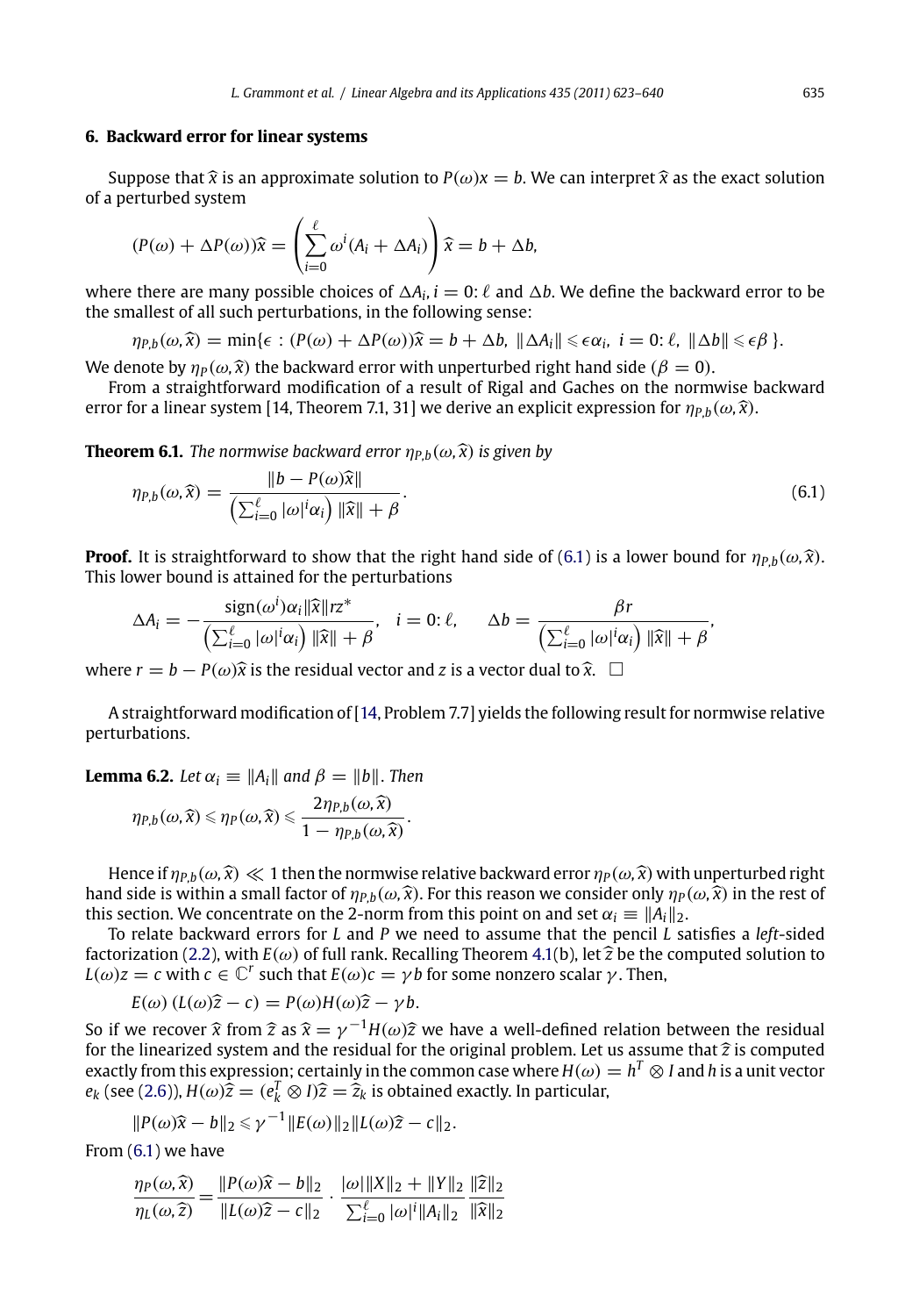$$
\leq \|E(\omega)\|_2 \cdot \frac{|\omega|\|X\|_2 + \|Y\|_2}{\sum_{i=0}^{\ell} |\omega|^i \|A_i\|_2} \frac{\|\widehat{z}\|_2}{\|H(\omega)\widehat{z}\|_2}.
$$

From Lemma 5.4 and (2.6) it follows that for *C*<sup>1</sup> the left-sided factorization (2.2) holds for

$$
E_k(\omega) = (e_k^T \otimes I_n)R(\omega), \quad H(\omega) = e_k^T \otimes I, \quad k = 1: \ell
$$
\n(6.2)

and for  $c = e_1 \otimes b$  we have that  $E_k(\omega)c = \omega^{\ell-k}b$ . So, assuming  $\omega \neq 0$ , we have  $\gamma = \omega^{\ell-k}$  and  $\hat{\chi} = \hat{\chi} + \hat{f} - k$ . We have  $\hat{\chi} = \hat{f} + \hat{f} + k$ . We have  $\hat{\chi} = \hat{f} + \hat{f} + k$ . We have  $\hat{\chi} = \hat{f} + \hat{f} + k$ . We ha  $\widehat{z}_k/\omega^{\ell-k}$ . Using  $||E_k(\omega)||_2 \le \ell^{1/2}||\Lambda||_1 \max(1, \max_i ||A_i||_2)$ , (5.9), and (A.1), we obtain

$$
\frac{\eta_P(\omega,\widehat{x})}{\eta_{C_1}(\omega,\widehat{z})} \leq \ell^{5/2} \frac{\max(1,\max_i \|A_i\|_2)^2}{\min(\|A_0\|_2,\|A_\ell\|_2)} \frac{\|\widehat{z}\|_2}{\|\widehat{z}_k\|_2}.
$$
\n(6.3)

Note that the second, *Ai*-dependent term in the bound is the same as that in the bound (5.13) for the ratio of condition numbers.

If  $\|\hat{z}_k\|_2 \ll \|\hat{z}\|_2$  $\|\hat{z}_k\|_2 \ll \|\hat{z}\|_2$  $\|\hat{z}_k\|_2 \ll \|\hat{z}\|_2$  this bound is large, reflecting [the](#page-2-0) fact that the computed  $\hat{x}$  is likely to suffer from damaging cancellation. For  $C_1$ , and more generally any  $L \in L_1(P)$ , Corollary 4.2(a) shows that the exact *z* has the form  $\Lambda\otimes\chi$ . Hence the choice  $k=\ell$  if  $|\omega|\leqslant 1$  or  $k=1$  if  $|\omega|\geqslant 1$  ensures  $\|z\|_2/\|z_k\|_2\leqslant \ell^{1/2}$ and [appr](#page-16-0)oximately minimizes (6.3).

For the block scaled companion pencil *C*1, for which *<sup>E</sup>*(ω) is replaced by *<sup>E</sup>*(ω)*D*−1, we have, using (5.14), the bound

$$
\frac{\eta_P(\omega,\widehat{x})}{\eta_{\widetilde{C}_1}(\omega,\widehat{z})} \leqslant \ell^{5/2} \rho \frac{\|\widehat{z}\|_2}{\|\widehat{z}_k\|_2},\tag{6.4}
$$

which is much smaller than (6.3) when max<sub>i</sub>  $||A_i||_2 \gg 1$  or max<sub>i</sub>  $||A_i||_2 \ll 1$ .

For the second companion linearization, the factorization (2.2) holds for

$$
E(\omega) = \Lambda^T \otimes I, \quad H(\omega) = e_1^T \otimes I \tag{6.5}
$$

and for  $c = u \otimes b$  for any  $u \in \mathbb{C}^n$  such that  $\Lambda^T u \neq 0$ , Corollary 4.2(b) gives  $\hat{x} = \hat{z}_1/(\Lambda^T u)$ . Using (5.9) and (A.1) we obtain

$$
\frac{\eta_P(\omega,\hat{x})}{\eta_{C_2}(\omega,\hat{z})} \leq \ell^2 \frac{\max (1, \max_i \|A_i\|_2)}{\min (\|A_0\|_2, \|A_\ell\|_2)} \frac{\|\hat{z}\|_2}{\|\hat{z}_1\|_2}.
$$
\n(6.6)

For the block scaled second companion pencil this bound improv[es to](#page-16-0)

$$
\frac{\eta_P(\omega,\widehat{x})}{\eta_{\widetilde{C}_2}(\omega,\widehat{z})}\leq \ell^2\rho\,\frac{\|\widehat{z}\|_2}{\|\widehat{z}_1\|_2}.
$$

An important conclusion that can be drawn from (5.16) and (6.4) is that for the [block](#page-9-0) scaled first companion pencil, the desirable relations  $\kappa_{\tilde{C}_1}(\omega) \approx \kappa_P(\omega)$  and  $\eta_{\tilde{C}_1}(\omega,\tilde{z}) \approx \eta_P(\omega,\tilde{x})$  hold for a suitable choice of *k*, provided that  $\rho \approx 1$ .

## **7. Numerical experiments**

To illustrate the theory we report experiments with linear systems  $P(\omega)x = b$  corresponding to three quadratic matrix polynomials from the NLEVP collection [6,7]. In each case we use the first companion linearization  $C_1$  and the augmented system with  $c = e_1 \otimes b$  and solve the problem in three forms: with  $C_1$  and  $P$  both unscaled, with  $C_1$  having the block scaling and  $P$  unscaled, and with *C*<sup>1</sup> unscaled but *P* having the Fan, Lin, and Van Dooren scaling. We evaluate the condition numbers and backward errors for normwise relative perturbations (thus with the parameters (5.2)). We report condition numbers and backward errors over frequencies  $\omega = 2\pi i 10^t$  with t taking 10 equally spaced values on [−3*,* 3]. The right-hand side *b* has equally spaced entries on the interval [−2*,* 1].

Recall that key quantities are

$$
\theta = \frac{\max(1, \max_i \|A_i\|_2)^2}{\min(\|A_0\|_2, \|A_\ell\|_2)}, \quad \rho = \frac{\max_i \|A_i\|_2}{\min(\|A_0\|_2, \|A_\ell\|_2)},\tag{7.1}
$$

<span id="page-13-0"></span>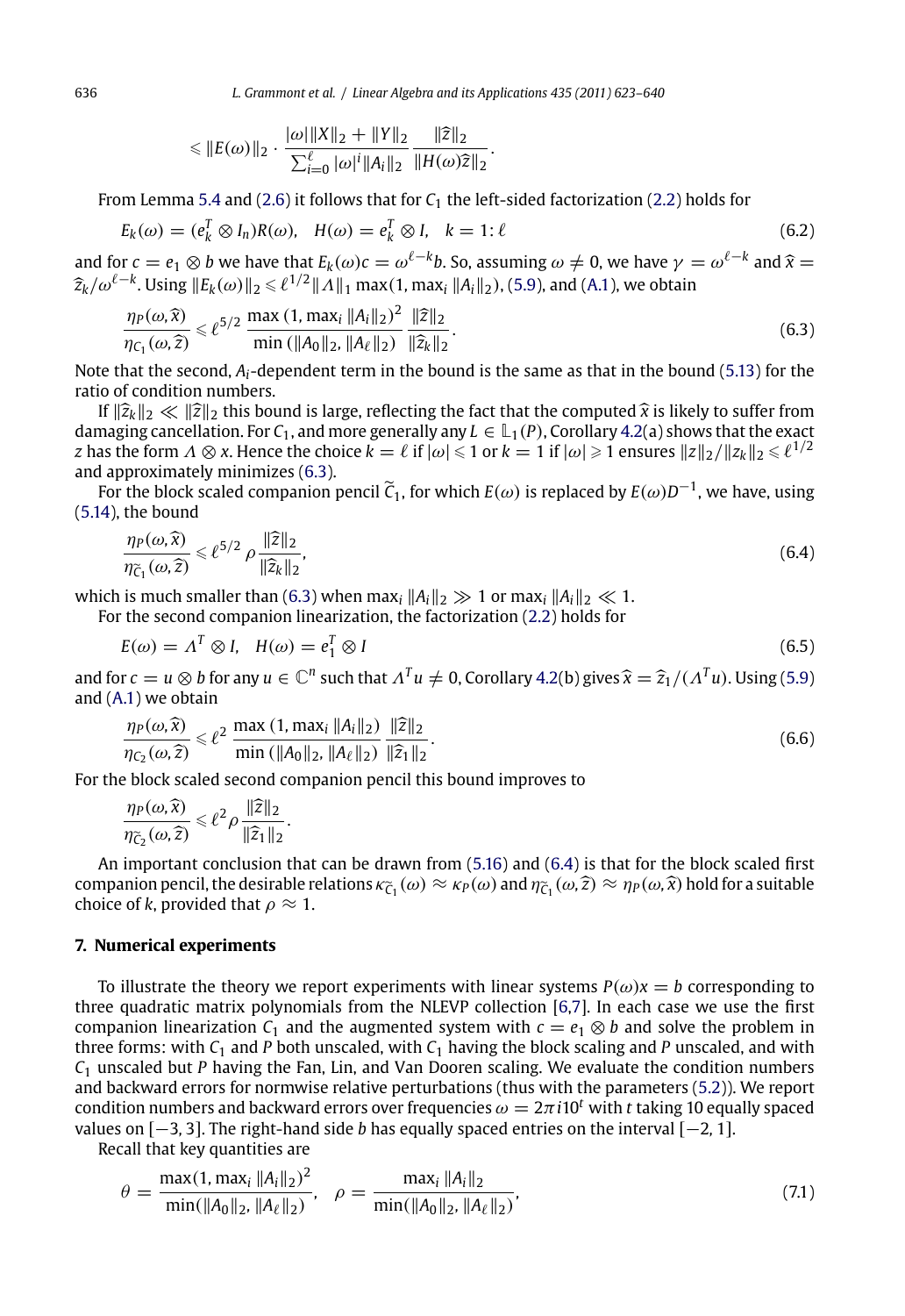



**Fig. 7.1.** Railtrack problem: frequency  $\omega$  against condition number  $\kappa_{C_1}$  or  $\kappa_P$ . Key: unscaled  $C_1$  ("\*"), block scaled  $C_1$  (" $\diamond$ "),  $C_1$ with Fan–Lin–Van Dooren scaling of *P* ("◦"), and *P* ("+").



**Fig. 7.2.** CD player problem: frequency  $\omega$  against condition number  $\kappa_{C_1}$  or  $\kappa_P$  or backward error ratio  $\eta_{P,b}/\eta_{C_1,c}$ . Key: unscaled  $C_1$  ("∗"), block scaled  $C_1$  (" $\diamond$ "),  $C_1$  with Fan–Lin–Van Dooren scaling of *P* (" $\diamond$ "), and *P* ("+").

since  $\theta$  is a factor in the condition number and backward error bounds (5.13) and (6.3) for the unscaled *C*<sub>1</sub>, while  $\rho$  is a factor in the condition number and backward error bounds (5.16) and (6.4) for the block scaled  $C_1$ .

The first test is nlevp('railtrack'), which is a badly scaled quadratic of dimension 1005 arising from a model of the vibration of rail tracks under the excitation of high speed trains [21,28]. The condition numbers  $\kappa_P$  and  $\kappa_{C_1}$  are plotted in Fig. 7.1. We have  $||A_2||_1 = 4.2 \times 10^{10}$ ,  $||A_1||_1 = 1.9 \times 10^{10}$  $10^{11}$ ,  $||A_0||_1 = 3.1 \times 10^{10}$ ,  $\theta = 1.2 \times 10^{12}$  and  $\rho = 6.2$  for the original *P*, and  $\theta = 8.9$  and  $\rho = 5.3$ for *P* after the Fan–Lin–Van Dooren scaling. Hence our theory suggests that  $\kappa_{C_1}(\omega)$  may be up to a factor 10<sup>12</sup> larger than  $\kappa_P(\omega)$ , but that with block scaling of  $C_1$  or the Fan–Lin–Van Dooren scaling of *P*, the condition numbers must be of the same order of magnitude. This behavior is confirmed by Fig. 7.1.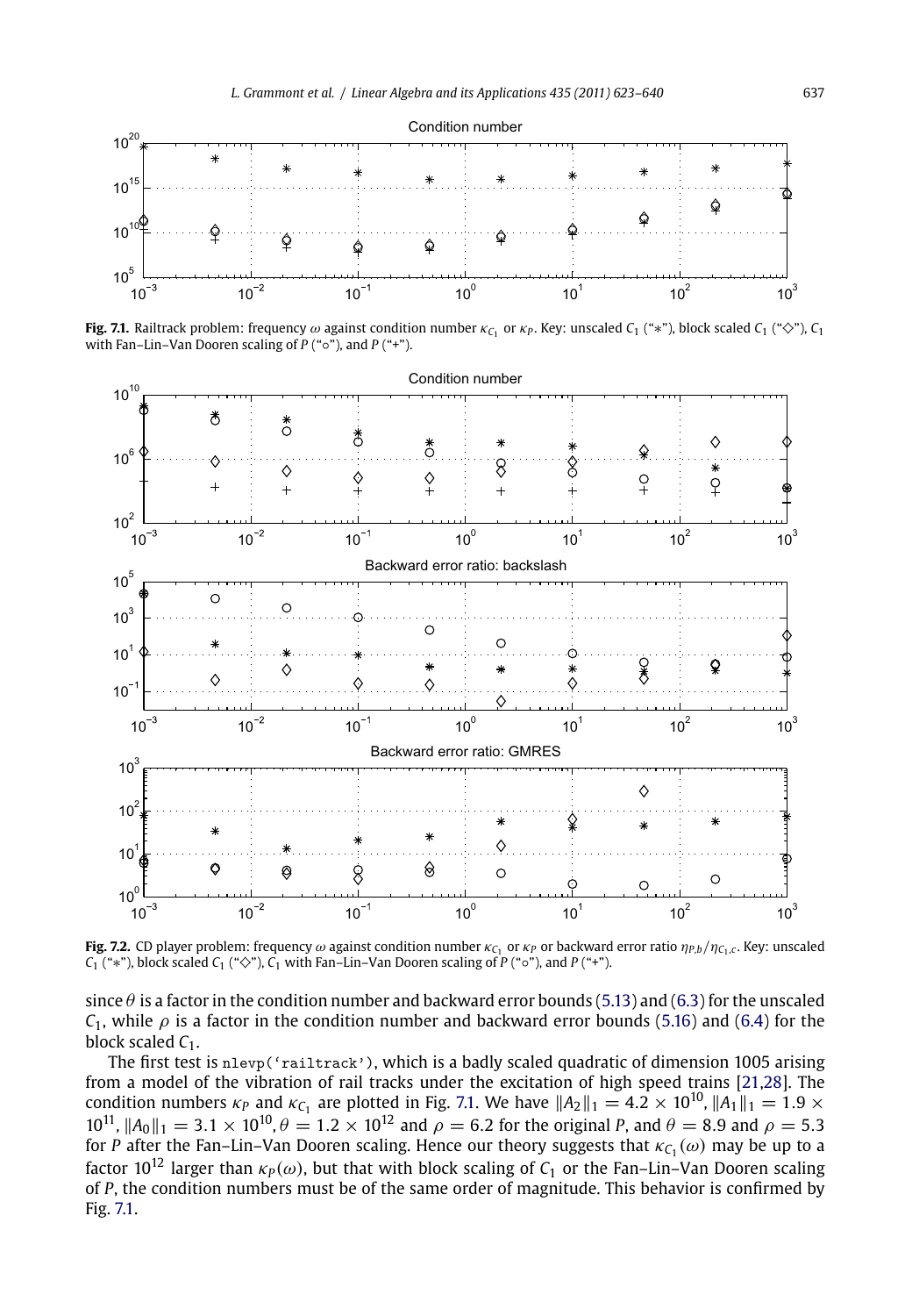



**Fig. 7.3.** Damped beam problem: frequency  $\omega$  against condition number  $\kappa_{C_1}$  or  $\kappa_P$  or backward error ratio  $\eta_{P,b}/\eta_{C_1,c}$ . Key: unscaled  $C_1$  ("\*"), block scaled  $C_1$  ("◆"),  $C_1$  with Fan–Lin–Van Dooren scaling of  $P$  (" $\circ$ "), and  $P$  ("+").

The second problem is nlevp('cd\_player'), which is a quadratic of dimension 60 arising in the study of a CD player control task. Fig. 7.2 plots the condition numbers  $\kappa_P$  and  $\kappa_{C_1}$  along with the ratios  $\eta_{P,b}(\omega,\hat{x})/\eta_{C_1}(\omega,\hat{z})$  of backward errors, where  $\hat{x}$  is recovered from  $\hat{z}$  as described just after (6.2), with *k* chosen to maximize  $||z_k||_2$ , and  $\hat{z}$  is computed via the MATLAB backslash operator or via *k* chosen to maximize ||z<sub>k</sub>||<sub>2</sub>, and  $\widehat{z}$  is computed via the MATLAB backslash operator or via the MATLAB<br>gmres function with no restarts, a convergence tolerance 10<sup>−4</sup>, and a random starting vector within relative distance 10<sup>−2</sup> of the true solution. We have  $\|A_2\|_1=1.0$ ,  $\|A_1\|_1=1.1\times 10^7$ ,  $\|A_0\|_1=2.5\times$  $10^5$ ,  $\theta = 1.2 \times 10^{14}$  and  $\rho = 1.1 \times 10^7$  for the original P, and  $\theta = 4.3 \times 10^4$  and  $\rho = 4.4 \times 10^4$  for *P* after the Fan–Lin–Van Dooren scaling. Again, we see scaling bringing improvements consistent with the bounds. However, for  $|\omega| > 10$  block scaling produces a slight worsening in the conditioning of  $C_1$ , and the backward error for backslash is worsened by the Fan–Lin–Van Dooren scaling for most  $\omega$ ; this behavior is within the freedom of a factor  $10^4$  afforded by the bounds.

Our final example is nlevp('damped\_beam'), which is a quadratic from a finite element model of a beam clamped at both ends with a damper in the middle, and which is analyzed in detail by Higham et al. [19] with respect to the eigenvalue problem. Here,  $||A_2||_1 = 6.7 \times 10^{-3}$ ,  $||A_1||_1 = 5.0$ ,  $||A_0||_1 =$  $1.8 \times 10^9$ ,  $\theta = 4.6 \times 10^{20}$  and  $\rho = 2.6 \times 10^{11}$  for the original *P*, and  $\theta = 2.0$  and  $\rho = 1.0$  for *P* after the Fan–Lin–Van Dooren scaling. For computations analogous to those in the second example, the results are shown in Fig. 7.3. Surprisingly, the condition numbers of *C*<sup>1</sup> are in several cases very close to those of *P* when no scaling is used, despite the large values of  $\theta$  and  $\rho$ . Since the Fan–Lin–Van Dooren scaling produces  $\theta$  and  $\rho$  of order 1 it guarantees the ideal behavior that  $\eta_{P,b} \approx \eta_{C_1}$ , which is verified by the second and third plots since the corresponding ratios are of order 1. Note that there is some growth of the ratios with |*w*| for block scaling, but that this is well within the freedom afforded by the bounds given that  $\rho$  is of order 10<sup>11</sup>.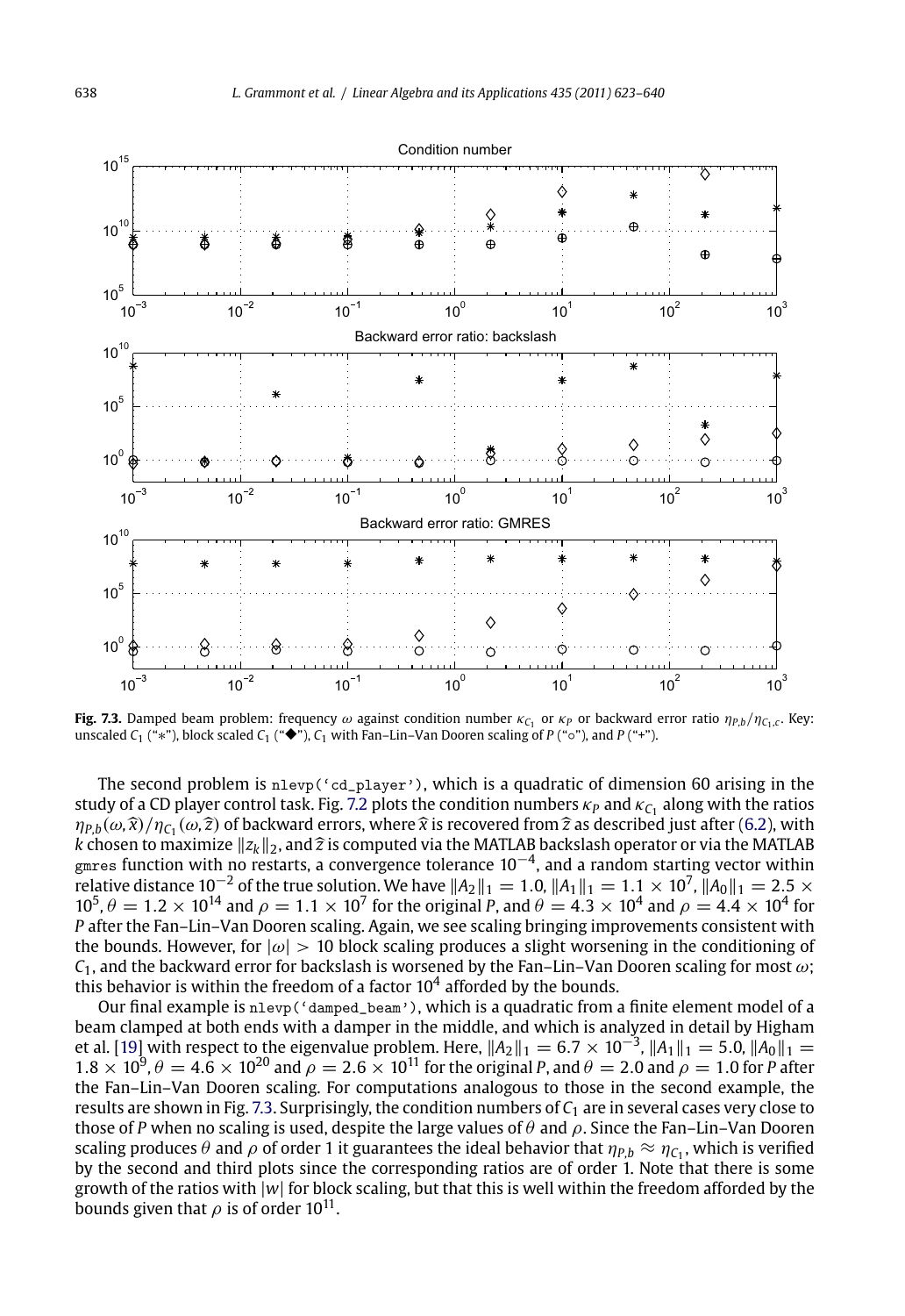## <span id="page-16-0"></span>**8. Conclu[din](#page-8-0)g remarks**

A general technique for solving nonlinear eigenvalue problems and parametrized linear systems is to reduce the nonlinear problem to a larger but simpler (usually linear) problem. For polynomial eigenvalue problems various classes of linearizations have been derived and analyzed. In particular, analysis in [16,18] compares the sensitivity of the original and certain linearized problems and connects the backward errors of their approximate solutions. In this work we have introduced a way to treat general nonlinear matrix functions *N*(λ) in terms of one-sided factorizations relating *N*(λ) to the simpler function  $M(\lambda)$ . We have shown that such factorizations hold in many important special cases and that they imply close relations between the eigensystems of *N* and *M* (Theorem 3.1) and between the solutions of the parametrized linear systems  $N(\omega)x = b$  and the augmented systems  $M(\omega)z = c$ (Theorem 4.1). We have developed the theory in some detail for parametrized linear systems, which have received little attention in the literature to date, but our tec[hniq](#page-17-0)ues are equally applicable to rational and general nonlinear eigenproblems. The one-sided factorization framework provides a balance between simplicity (so that the factorizations can be found) and utility (so that informative results can be proved), and we intend to explore its use further in future work.

## **Acknowledgement**

We thank Steve Mackey for helpful comments concerning the role of regularity in this work.

#### **Appendix**

We need the following two pairs of bounds, which are proved in [18, Lemma A.1]:

$$
1 \leq \frac{(1+x^2)(1+x^2+x^4+\dots+x^{2(\ell-1)})}{1+x^{2\ell}} \leq \ell,
$$
\n(A.1)

$$
\frac{2\ell^{1/2}}{\ell+1} \leq \frac{(1+x)(1+x^2+x^4+\cdots+x^{2(\ell-1)})^{1/2}}{1+x+x^2+\cdots+x^{\ell}} \leq 1.
$$
 (A.2)

#### **Ref[erences](http://www.mims.manchester.ac.uk/research/numerical-analysis/nlevp.html)**

- [1] M. Al-Ammari, F. Tisseur, On quadratization of matrix polynomials, MIMS EPrint 2009.xx, Manchester Institute for Mathematical Sciences, The University of Manchester, UK, in preparation.
- [2] A. Amiraslani, R.M. Corless, P. Lancaster, Linearization of matrix polynomials expressed in polynomial bases, IMA J. Numer. Anal. 29 (2009) 141–157.
- [3] E.N. Antoniou, S. Vologiannidis, A new family of companion forms of polynomial matrices, Electron. J. Linear Algebra 11 (2004) 78–87.
- [4] A.C. Antoulas, Approximation of Large-scale Dynamical Systems, Society for Industrial and Applied Mathematics, Philadelphia, PA, USA, 2005., xxv+479 pp., ISBN: 0-89871-529-6.
- [5] T. Betcke, Optimal scaling of generalized and polynomial eigenvalue problems, SIAM J. Matrix Anal. Appl. 30 (4) (2008) 1320–1338.
- [6] T. Betcke, N.J. Higham, V. Mehrmann, C. Schröder, F. Tisseur, NLEVP: a collection of nonlinear eigenvalue problems, <http://www.mims.manchester.ac.uk/research/numerical-analysis/nlevp.html>.
- [7] T. Betcke, N.J. Higham, V. Mehrmann, C. Schröder, F. Tisseur, NLEVP: a collection of nonlinear eigenvalue problems, MIMS EPrint 2008.40, Manchester Institute for Mathematical Sciences, The University of Manchester, UK, April 2008, 18 pp.
- [8] F. De Terán, F.M. Dopico, D.S. Mackey, Fiedler companion linearizations and the recovery of minimal indices, MIMS EPrint 2009.77, Manchester Institute for Mathematical Sciences, The University of Manchester, UK, 2009, 25 pp.
- [9] F. De Terán, F.M. Dopico, D.S. Mackey, Linearizations of singular matrix polynomials and the recovery of minimal indices, MIMS EPrint 2009.25, Manchester Institute for Mathematical Sciences, The University of Manchester, UK, 2009. 26 pp.
- [10] H.-Y. Fan, W.-W. Lin, P. Van Dooren, Normwise scaling of second order polynomial matrices, SIAM J. Matrix Anal. Appl. 26 (1) (2004) 252–256.
- [11] I. Gohberg, P. Lancaster, L. Rodman, Matrix Polynomials, Society for Industrial and Applied Mathematics, Philadelphia, PA, USA, 2009., xxiv+409 pp., ISBN: 0-898716-81-8 (Unabridged republication of book first published by Academic Press in 1982).
- [12] C.-H. Guo, N.J. Higham, F. Tisseur, Detecting and solving hyperbolic quadratic eigenvalue problems, SIAM J. Matrix Anal. Appl. 30 (4) (2009) 1593–1613.
- [13] C.-H. Guo, P. Lancaster, Algorithms for hyperbolic quadratic eigenvalue problems,Math. Comp. 74 (252) (2005) 1777–1791.